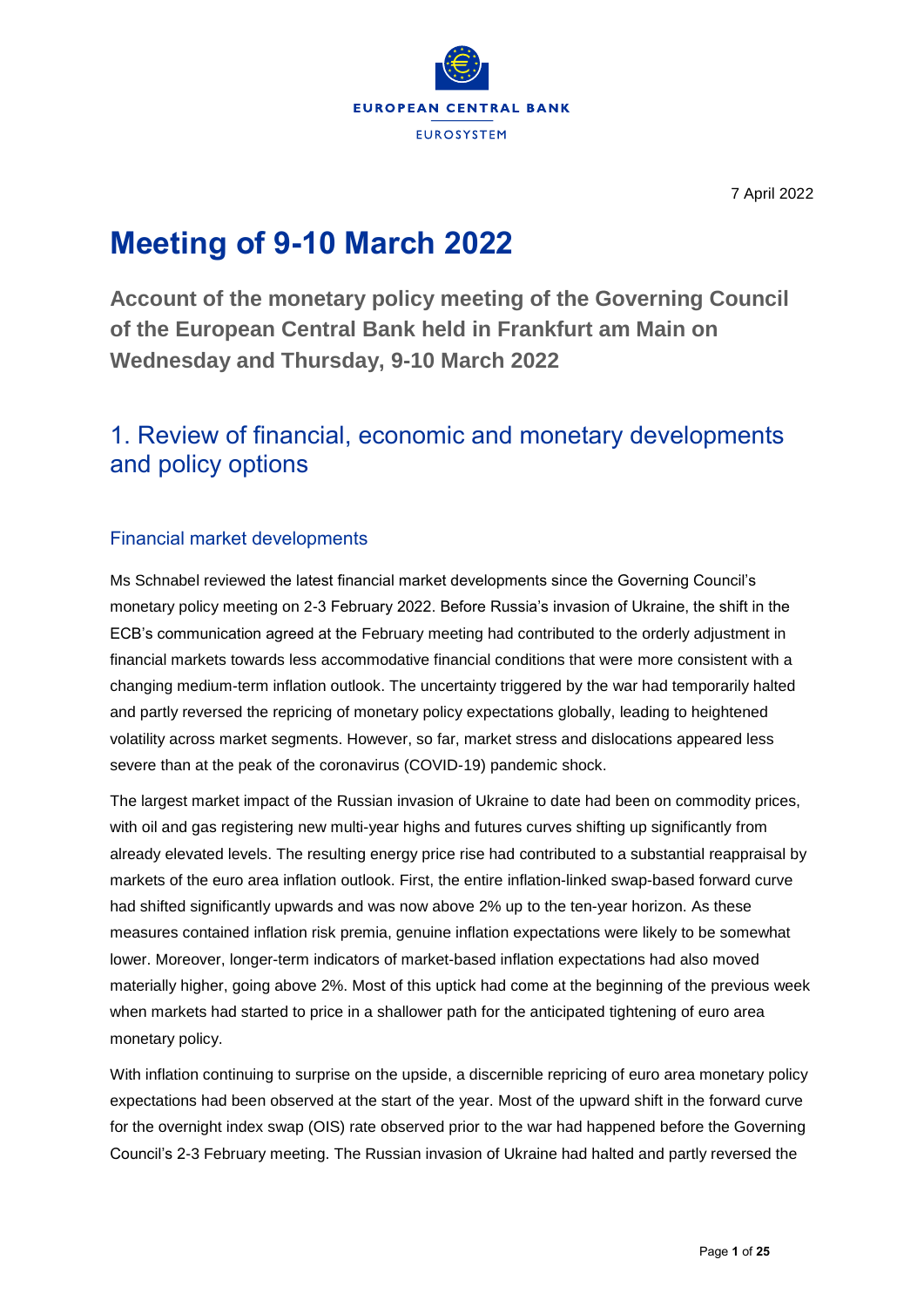repricing of ECB policy rate expectations, as markets had priced in around a two-month postponement of a first interest rate hike relative to pre-war expectations. Investors expected one 25-basis point increase around the turn of the year, while the expected speed of the tightening cycle after "lift-off" remained broadly unchanged. Uncertainty around policy rate expectations based on information from option prices had also increased. Since February, the distribution of risks around the expected path of the three-month EURIBOR had widened substantially, reflecting the heightened uncertainty surrounding both the economic and the inflation outlook. The more pronounced skewness of the distribution suggested that markets had become even more concerned about upside risks to inflation.

Risk-free long-term yields on both sides of the Atlantic had continued to move in close step, even though the drop in German Bund yields had been somewhat more pronounced than for US Treasury yields. This signalled that investors seemed to see the war driving only a small wedge between the growth outlook in the United States and in the euro area. The sharp and unprecedented widening of the Bund-OIS spread following the Russian attack suggested that flight to safety had been a more relevant factor than the repricing in monetary policy expectations, which affected Bund and OIS yields to the same extent.

Developments in real interest rates could similarly be characterised as having gone through two phases since the Governing Council's February monetary policy meeting. In the first phase, before the Russian invasion, real yields had increased strongly at the short and the long end of the curve in line with a gradual normalisation of financial conditions following the reappraisal of monetary policy expectations globally. After the Russian attack, real yields had fallen sharply across global risk-free sovereign yield curves driven by safe haven flows, with the decline being more pronounced at the short end, also reflecting a sharp increase in expected inflation.

Spreads of euro area sovereign bond yields over German Bund yields had initially widened after the Governing Council's February monetary policy meeting, but the speed and magnitude of the adjustment had remained contained. The relative resilience reflected three factors: first, the continued strong ECB monetary stimulus, including from the substantial stock of acquired assets and the ECB's announced re-investment policies; second, the combination of a long period of low interest rates and the increase in the weighted average maturity of public debt, which reduced the sensitivity of the cost of debt servicing to rising risk-free rates; and third, the easing of pandemic restrictions as well as sound growth expectations, also in view of structural reforms and investments related to the Next Generation EU programme. The same factors had played a role in the resilience of spreads in response to the latest geopolitical risk shock.

Developments in equity markets signalled that the uncertainty about the direct implications of the invasion was expected to be greater for the euro area than for other major currency areas. Most of the recent decline in equity prices likely reflected a rise in the equity risk premium, consistent with the flight to safety in bond markets.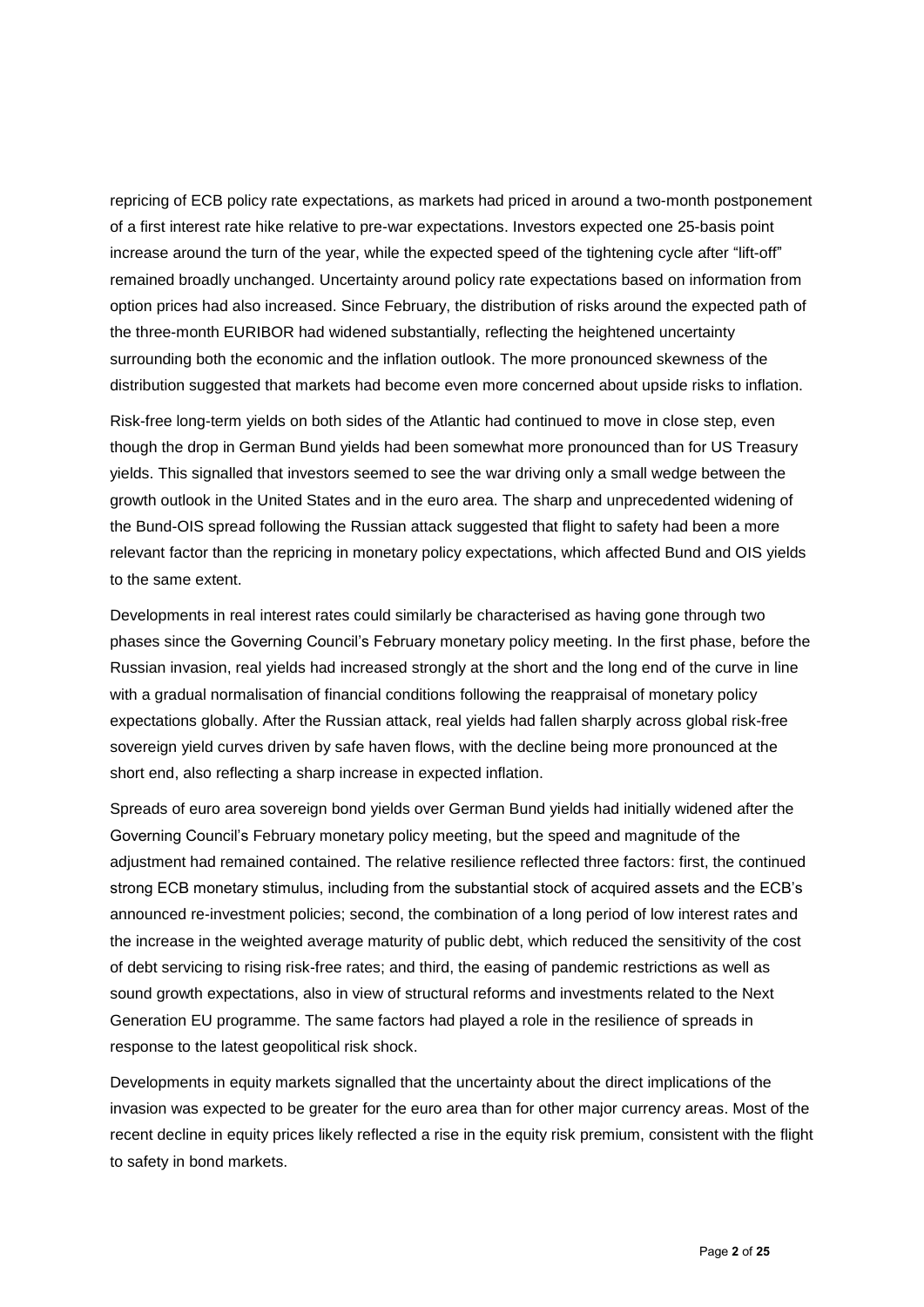Looking at exchange rates, until the start of the war the EUR/USD exchange rate had co-moved very closely with changes in policy rate expectations. With the onset of the war, the US dollar had appreciated as investors moved into classic safe-haven currencies, despite broadly unchanged relative monetary policy expectations.

### The global environment and economic and monetary developments in the euro area

Mr Lane went through the latest economic, monetary and financial developments in the global economy and the euro area. He started by noting that the economic shock from the Russian invasion of Ukraine came in the context of otherwise solid foundations for a strong recovery in the euro area this year. It was therefore useful to recall the point at which the economy had been before the start of the war.

The global economy was recovering from the pandemic. The Omicron wave had had a short-lived negative impact, mainly on services. This was shown by the change in output Purchasing Managers' Indices (PMIs) by industry – particularly for tourism and recreation – from November 2021 to February 2022. However, with the Omicron wave fading and economies reopening, it was natural to expect a catch-up. The latest data also suggested that there had been a slight improvement in supply bottlenecks, especially in the United States and the United Kingdom. Once supply bottlenecks eased, more production could be expected to take place to satisfy demand. Trade in goods was already above pre-pandemic levels, but there was still ample scope for catching up in tourism during 2022 and this could be a strong engine of growth for European countries.

Looking at developments in commodities and exchange rates, the picture for oil prices was changing by the day, with the oil price on 7 March clearly above the level assumed in the March 2022 ECB staff projection exercise. Regarding the exchange rate, a distinction needed to be drawn between what was happening in bilateral movements of the euro exchange rate and the evolution of the euro's effective (trade-weighted) exchange rate. The heightened uncertainty from the Russian invasion had led investors to move into safe-haven currencies. The euro had appreciated strongly against the currencies of central and eastern European countries and had depreciated notably against the US dollar. When weighting the different developments, in nominal effective terms, the fall in the euro had not been very pronounced.

Turning to the euro area, some improvements had been observed in supply bottlenecks, although they remained acute. However, there was a risk that the Russia-Ukraine war could lead to further bottlenecks. Reviewing the demand components of GDP, the recovery in private consumption had been very strong until the third quarter of 2021, i.e. before the Omicron wave. The strength of the recovery had reflected higher incomes and a running down of savings. This had led to more robust consumption even though fiscal support had been reduced from the levels at the height of the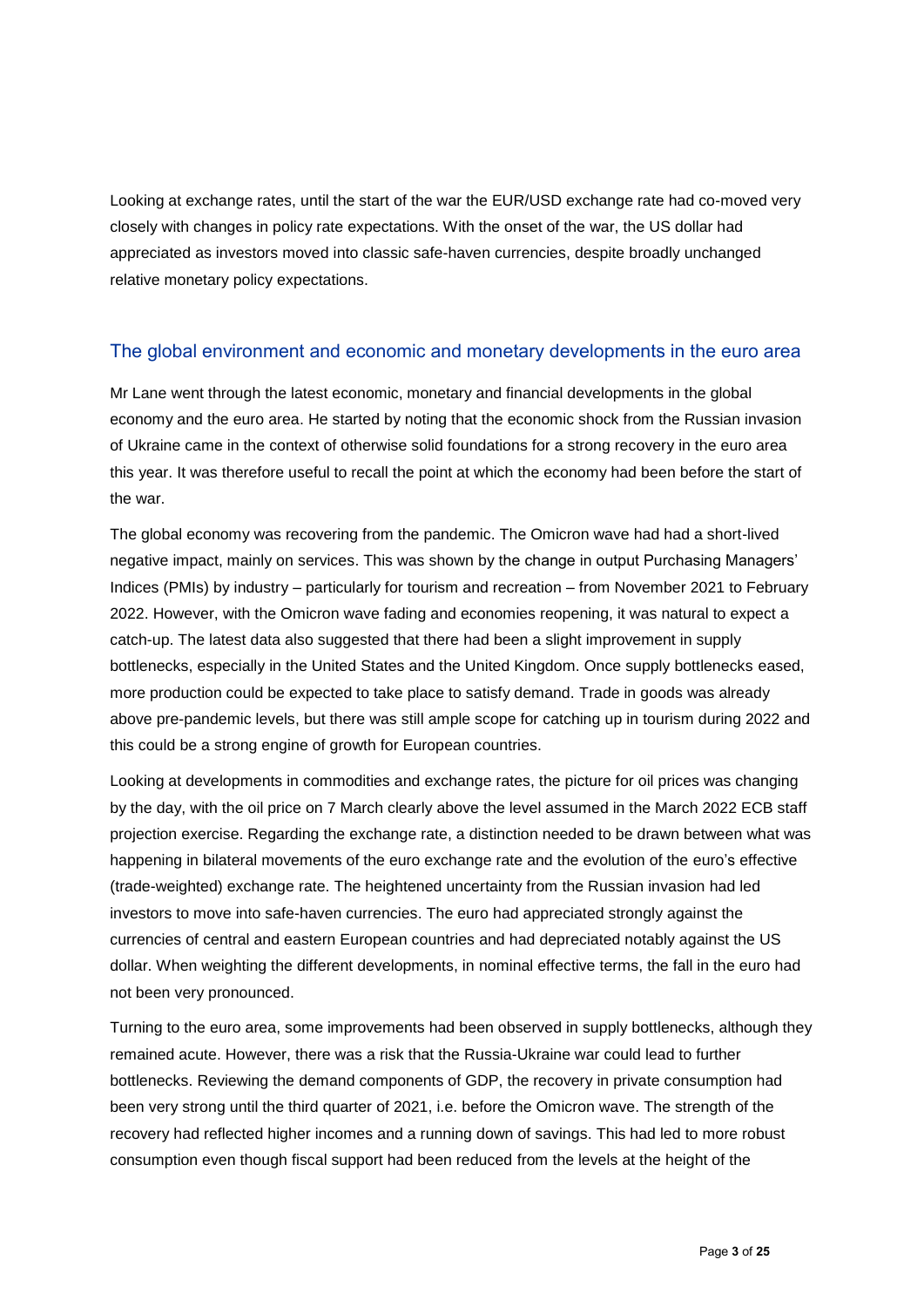pandemic. This positive trend had been reversed in the fourth quarter of 2021, when private consumption fell, largely on account of higher energy and consumer prices, which translated into a decline in real disposable income. This mechanism was expected to operate also in the first quarter, despite the expectation that a reduction in savings could partly buffer a decline in consumption. The energy price shock had been negatively affecting private consumption, as people had experienced an increase in their cost of living and a reduction in purchasing power.

Investment had recovered in the fourth quarter of 2021. This was largely due to a sharp rebound in the automotive industry, which had been a drag on investment in the previous quarters. Housing investment continued to be affected by large demand but also supply bottlenecks in production. Demand for houses or house renovation remained elevated, even though the most recent data showed a slight dip in expectations. On the production side, although recent surveys indicated some easing in the shortages of materials, equipment and labour, these were still close to their historical peaks.

To appreciate the impact of the energy price shock on real income, it was useful to look at the deterioration in the trade balance and in the terms of trade. The euro area goods trade balance had progressively worsened, resulting in a deficit at the end of 2021. The deterioration had been largely driven by an increasing deficit in the energy balance. A similar deterioration was visible in the terms of trade. In the final quarter of 2021, the contribution of energy to the deterioration in the terms of trade had been 4 percentage points of GDP. When accounting for gains from companies charging higher export prices to their global customers, the net loss of income vis-à-vis the previous year due to the energy price shock had amounted to 2 percentage points at the end of 2021.

With regard to labour market developments, the evidence continued to point to a recovery story, with the PMI employment index remaining in expansionary territory (above 50) in all sectors in February. The unemployment rate had continued to fall and was 6.8% in January. The job vacancy rate showed that more and more sectors were recording a greater number of vacancies. The euro area vacancy rate had not reached the level seen in the United States, but it was consistent with strengthening labour demand.

Turning to the March 2022 ECB staff projection exercise, Mr Lane noted that the variables used in the technical assumptions had already changed significantly since the 28 February projection cut-off date, which had already been moved back from 24 February on account of the Russian invasion of Ukraine. The projection exercise foresaw real GDP growing by 3.7% in 2022. This represented a downward revision of 0.5 percentage points for 2022, which was mainly due to the impact of the Ukraine crisis on energy prices, confidence and trade. GDP growth in 2023 and 2024 was broadly unrevised from the December 2021 Eurosystem staff projections. On the nominal side, following a series of unprecedented energy price shocks, headline inflation was now expected to average 5.1% and core inflation 2.6% in 2022. Headline inflation in the Harmonised Index of Consumer Prices (HICP) was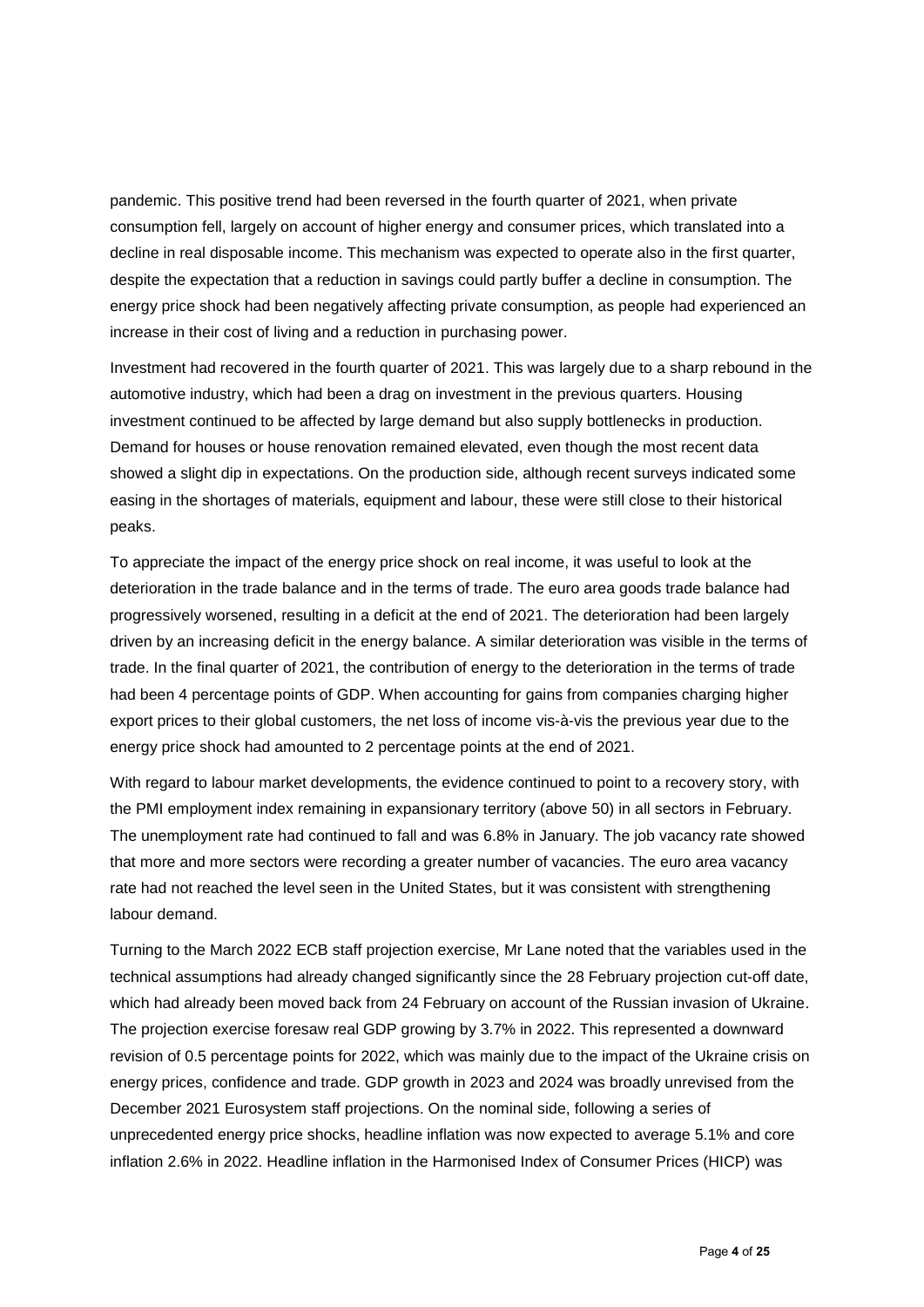expected to remain slightly above 2.0% in 2023 and to fall to 1.9% in 2024. Since the December 2021 projections, headline inflation had been revised up by 1.9 percentage points and core inflation by 0.7 percentage points for 2022.

As regards the saving ratio, some decline was foreseen over the projection horizon, with households expected to reduce savings to cushion the energy price shock in the short term and to boost their consumption spending later in the horizon as the economy reopened.

Owing to the high uncertainty surrounding the consequences of the military conflict for the euro area, the ECB staff had prepared two scenarios: an "adverse" scenario and a "severe" scenario. Both scenarios entailed a permanent loss of income, with the level of GDP projected to be significantly lower than in the baseline. The adverse scenario assumed additional sanctions against Russia, with euro area energy market disruptions as well as rising uncertainty and financial repercussions. On top of these features, the severe scenario included a higher price sensitivity of energy markets to supply cuts, additional financial tightening and stronger second-round effects from higher wages on inflation. In both scenarios inflation would be significantly higher in the short term, but it would fall back to slightly below target in 2024.

Moving to a model-based analysis of risks to the inflation outlook, two alternative approaches were used in the assessment. The first approach relied on model simulations, which estimated the probability that annual HICP inflation would be higher than 2% in 2024. This indicated that risks were broadly balanced, with most model simulations showing that the probability of inflation being above target in 2024 was less than 50%. The second approach was that of calculating the forecast probability for HICP inflation one year and three years ahead, based on financial and monetary indicators. With this approach, too, the forecast probability of inflation being above 2% in 2024 was less than 50%. Overall, the two approaches suggested that there were risks in both directions, but the risks looked broadly balanced. These analyses therefore confirmed the view that end-point inflation in 2024 would be around the 2% target.

Similarly, according to the March Survey of Monetary Analysts (SMA), the median of the distribution of longer-term inflation expectations remained around 2%, meaning there was no significant difference from the February round. Given the relative stability of the inflation expectations component, it could also be argued that movements in the real rate were being driven by developments in the risk premium. As regards the balance of risks, SMA respondents saw risks to inflation in 2024 to be balanced around the inflation target. This fairly even distribution between levels above and below 2% implied that there were both upside and downside risks to inflation.

Turning to the latest inflation developments, HICP headline inflation had been increasing strongly since summer 2021, reaching 5.8% in February 2022. The most important contribution to the rise in inflation was from energy, which in February accounted for 3.1 percentage points of the 5.8% inflation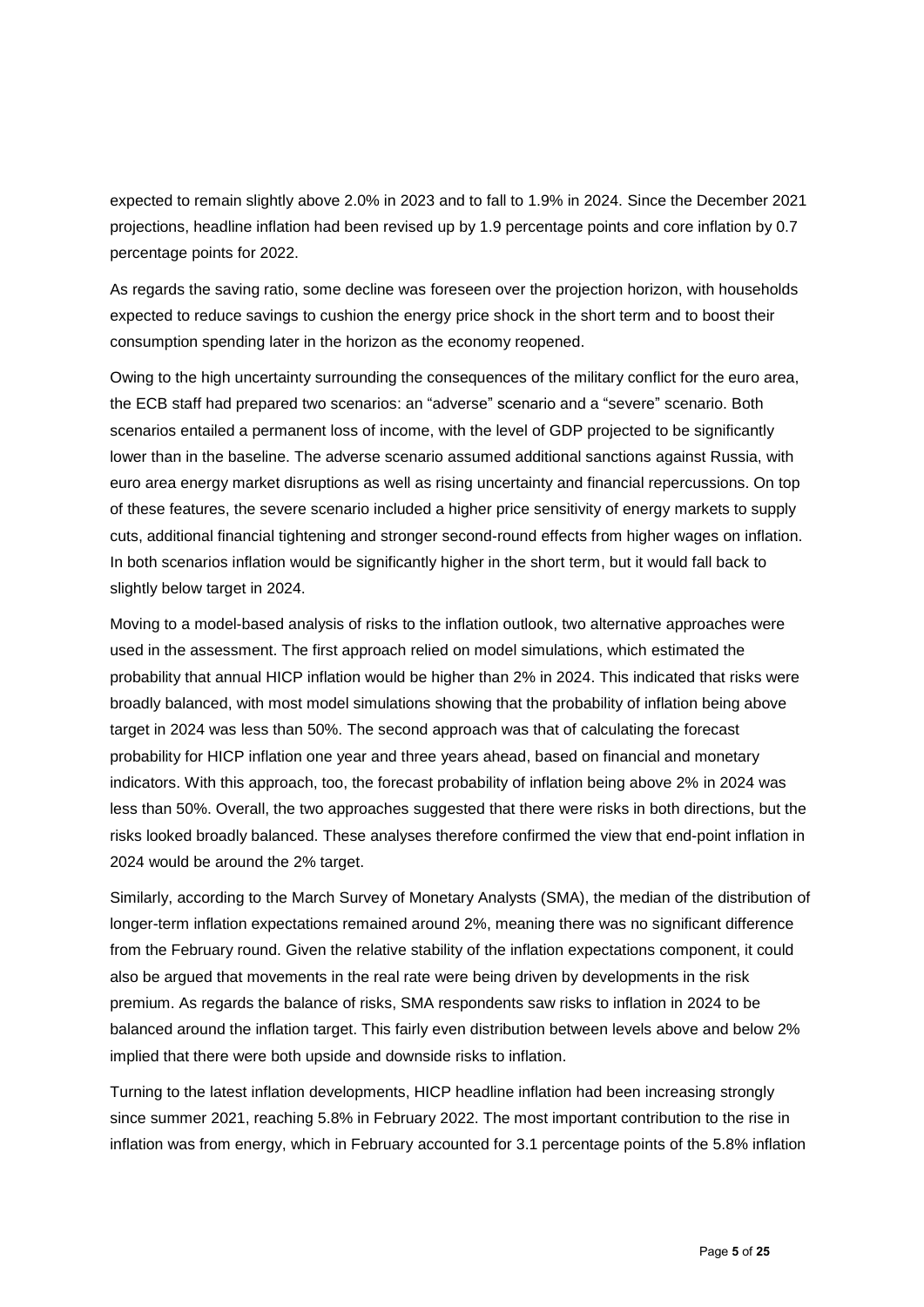rate increase, as energy prices rose by 31.7%. Among the energy components, not only fuel but also gas and electricity had contributed significantly to the increase in energy inflation. The prices of other HICP components, such as food, goods and services, had also been rising. Since energy was an input in every sector, whenever there was a very large and persistent energy price shock the pass-through to other components would become stronger. Indicators of underlying inflation, which traditionally sought to identify the persistent elements of inflation, had been increasing. Taken at face value, they signalled that headline and core inflation would be higher in the future.

However, while these indicators captured medium-term inflation developments well in normal times, they were currently affected by two shocks: the pandemic shock and the massive energy price shock. This called for careful analysis of what was behind inflation dynamics in the present environment and behind the developments in the different components of core inflation, i.e. inflation excluding food and energy.

Starting with goods inflation (non-energy industrial goods), in recent times about 1 percentage point of goods inflation could be attributed to a combination of supply bottlenecks – as captured by PMI supply delivery times – and oil prices. Historically, goods inflation had been hovering around 0.5%. Then, more recently, it had risen to around 1.5%, before increasing further to above 2% in the latest data. However, 1 percentage point of the increase was estimated to be due to factors that were not persistent, namely supply bottlenecks and the energy price shock.

Mr Lane went on to explain that the March HICP staff projection was built around the assumption that the energy price shock was a level effect and would not last. The same assumption applied to the bottlenecks, which also generated a level effect that would nonetheless not be a permanent source of inflation. Therefore, for goods inflation, there were temporary reasons why inflation was high. Once these shocks vanished, inflation was expected to fall.

The second component of core inflation, services inflation, included similar temporary elements. One key temporary element was the reopening of the economy, which also needed to be interpreted as a level rather than permanent effect on inflation.

When looking at the whole projection horizon and cumulating the impact of the energy price shock on core inflation from the last quarter of 2021, ECB staff analysis showed that around 3 percentage points of the cumulative increase in core inflation had been driven by the indirect effects of energy. In the short term (until early 2023), the indirect impact was estimated to account for the bulk of the increase in core inflation. But over time, with the disappearance of slack and the levelling-off of the energy effect, core inflation would return to being mostly determined by the traditional factors and a Phillips curve-type effect would start kicking in. In short, these analyses showed the very large effect that energy prices, supply bottlenecks and the reopening were having on core inflation.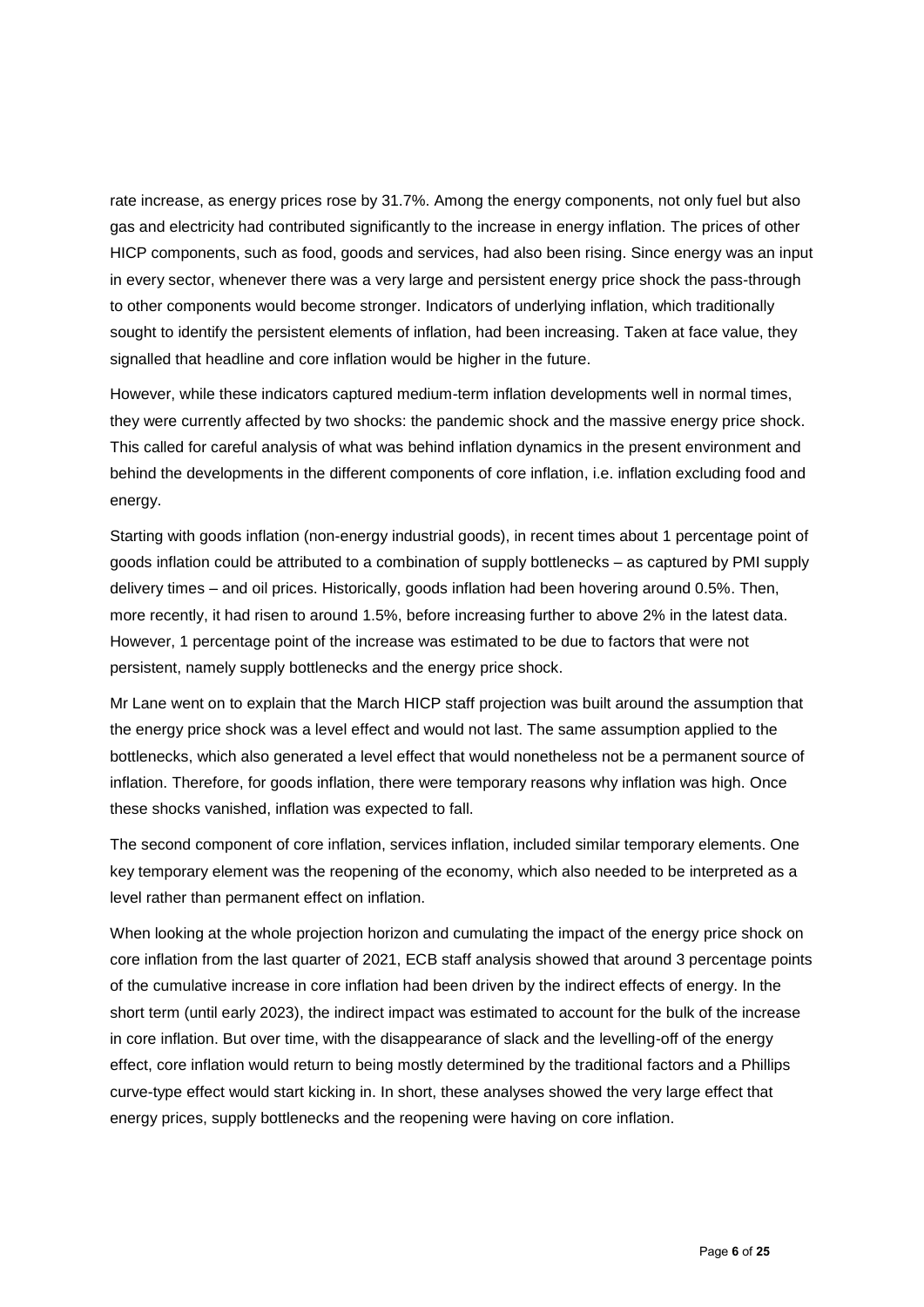Turning to wages, the March staff projection was built on the observation that, so far, there had been no signs of strong wage pressures, which was in line with the assessment that the labour market was not very tight. The projection suggested a gradual pick-up in wages in 2022, on the basis of the evidence collected on new wage settlements. Since collective bargaining agreements frequently covered one to two years, examining agreements that had already been concluded was informative about increases in negotiated wages in the coming months. For the euro area as a whole, growth in compensation per employee in 2023 was projected to be 3.4%, with the impact of the minimum wage increase in Germany estimated to be around 0.5 percentage points.

With regard to fiscal policies, the March ECB staff projections showed continued improvement in the euro area fiscal outlook. The expected path of fiscal correction was gradual and largely due to the improved cyclical component. Overall, the euro area fiscal deficit was projected to still remain higher than in the pre-pandemic period. The debt-to-GDP ratio was also expected to improve – by about 10 percentage points between 2020 and 2024 – largely thanks to the strong projected path of growth, which was foreseen to return to its pre-pandemic trajectory.

While fiscal balances were expected to improve, interest payments had been revised upwards since the December projections. However, it was important to remember with regard to interest payments that a lot of expiring ten-year bonds were still paying rates of interest that were higher than current rates. Looking at the measures that governments had implemented or announced to cushion the impact of the energy price shock, for the euro area aggregate the baseline incorporated an associated impact of about 0.2% of GDP in 2022. Additional measures – not yet included in the baseline – had recently been approved in several countries.

#### Monetary policy considerations and policy options

Summing up, Mr Lane stressed that the Russian invasion of Ukraine would have a material impact on economic activity and inflation through higher energy and commodity prices, the disruption of international commerce and weaker confidence. The prospects for the economy would depend on how the conflict evolved, on the impact of economic and financial sanctions and on possible further measures. In any event, the degree of uncertainty would remain extraordinarily high.

At the same time, the underlying conditions in the euro area remained solid, helped by ample policy support. The labour market continued to improve, with unemployment falling to 6.8% in January. Previous headwinds to growth were gradually waning. Measures to contain the spread of the Omicron coronavirus variant had had a milder impact than during previous waves and were being lifted, and supply bottlenecks showed some signs of easing. The impact of the massive energy price shock on people and businesses might be partly cushioned by drawing on savings accumulated during the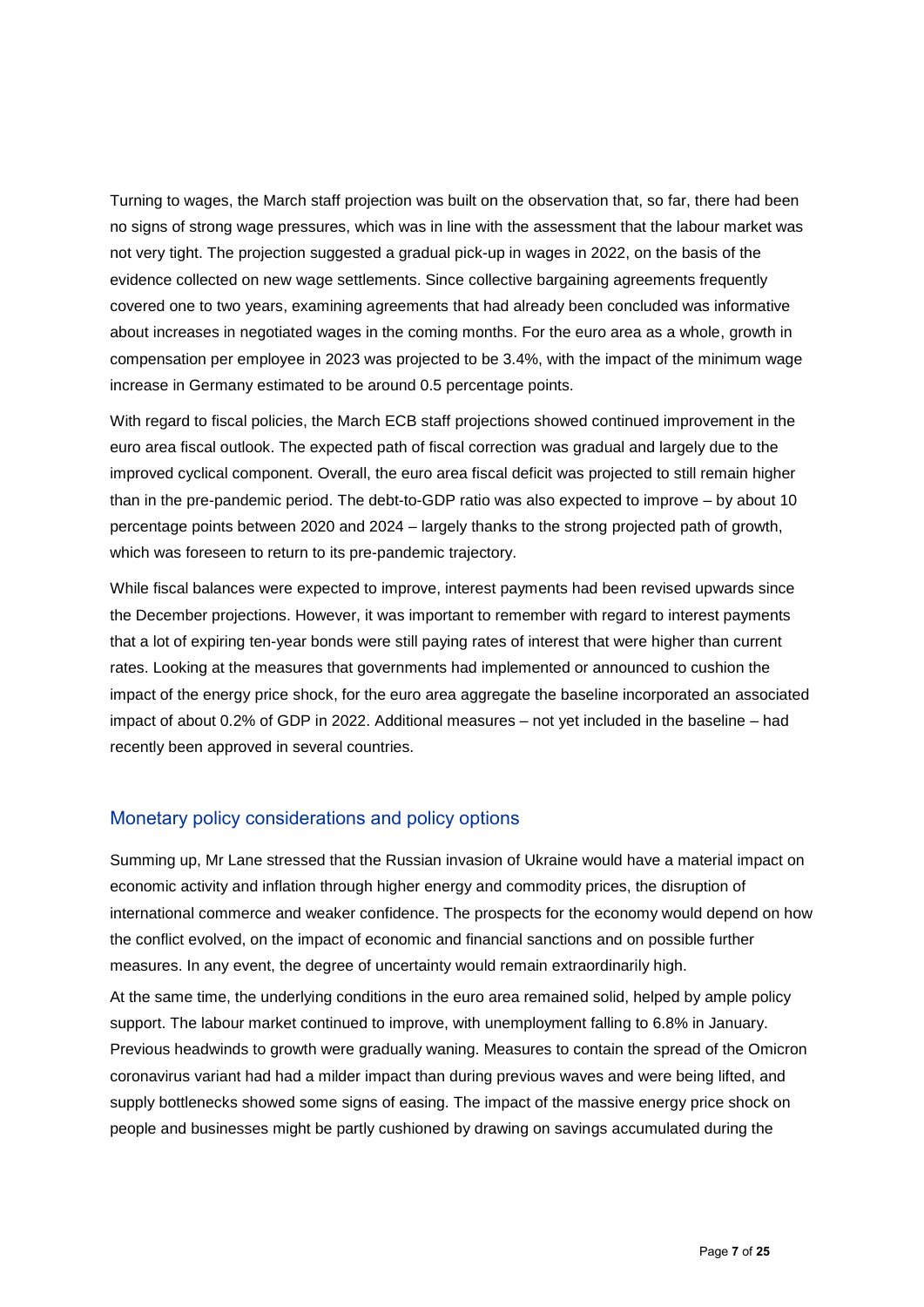pandemic and by compensatory fiscal measures. Barring a materialisation of worse scenarios, in the baseline scenario it was expected that the economy would rebound in the course of 2022.

The March staff projections for output had been revised downwards for the near term owing to the Russia-Ukraine war. But the baseline projections still foresaw that the economy would grow at a robust pace over the remainder of 2022. Later in the projection horizon, energy prices were expected to moderate and the foreseen normalisation of the saving ratio, alongside the strong conditions in the labour market, should support household consumption. Output was expected to rise by 3.7% in 2022, 2.8% in 2023 and 1.6% in 2024.

The risks to the economic outlook had increased substantially with the Russian invasion of Ukraine and were tilted to the downside. While risks relating to the pandemic had declined, the war might weaken economic sentiment and could generate new supply-side constraints. Persistently high energy costs, together with a loss of confidence, could drag down demand more than expected and constrain consumption and investment. Alternative scenarios for the economic and financial impact of the war, which would be published together with the projections, foresaw that economic activity could be dampened significantly by a steeper rise in energy and commodity prices and a more severe drag on trade and sentiment.

Inflation had increased sharply in recent months. HICP inflation had surprised to the upside in February, rising to 5.8% from 5.1% in January. Energy prices, which had increased by 31.7% in February, continued to be the dominant force behind the rise in inflation. Food prices had also increased on account of seasonal factors, elevated transportation costs and the higher price of fertilisers. Price pressures had become more widespread, with the prices of many goods and services having increased markedly as energy prices percolated across cost structures in many sectors, and bottlenecks were sustaining pipeline pressures. Inflation was expected to increase further in the near term as a consequence of the risk related to energy costs. There would also be further pressure on some food and commodity prices owing to the war in Ukraine. Most measures of underlying inflation had risen over recent months, but the persistence of the rise in these indicators remained uncertain owing to the indirect effects of higher energy prices and the role of temporary pandemic factors. Even though labour shortages were affecting more and more sectors, wage growth remained muted overall. The March staff projections foresaw HICP inflation at 5.1% in 2022, 2.1% in 2023 and 1.9% in 2024. The substantial upward revision to inflation in 2022 reflected mainly the effect of the upward surprises in January and February and the impact of the war on the path of energy and commodity prices. HICP inflation excluding food and energy was projected to follow a similar profile, reaching 2.6% this year before declining to 1.8% in 2023 and 1.9% in 2024. Projected wage growth in 2022 was higher, partly as a result of some catching-up in wages and the indirect impact of minimum wage increases further up the wage scale. Looking ahead, a further improvement in labour market conditions and the return of the economy to full capacity should support faster growth in wages over the projection horizon.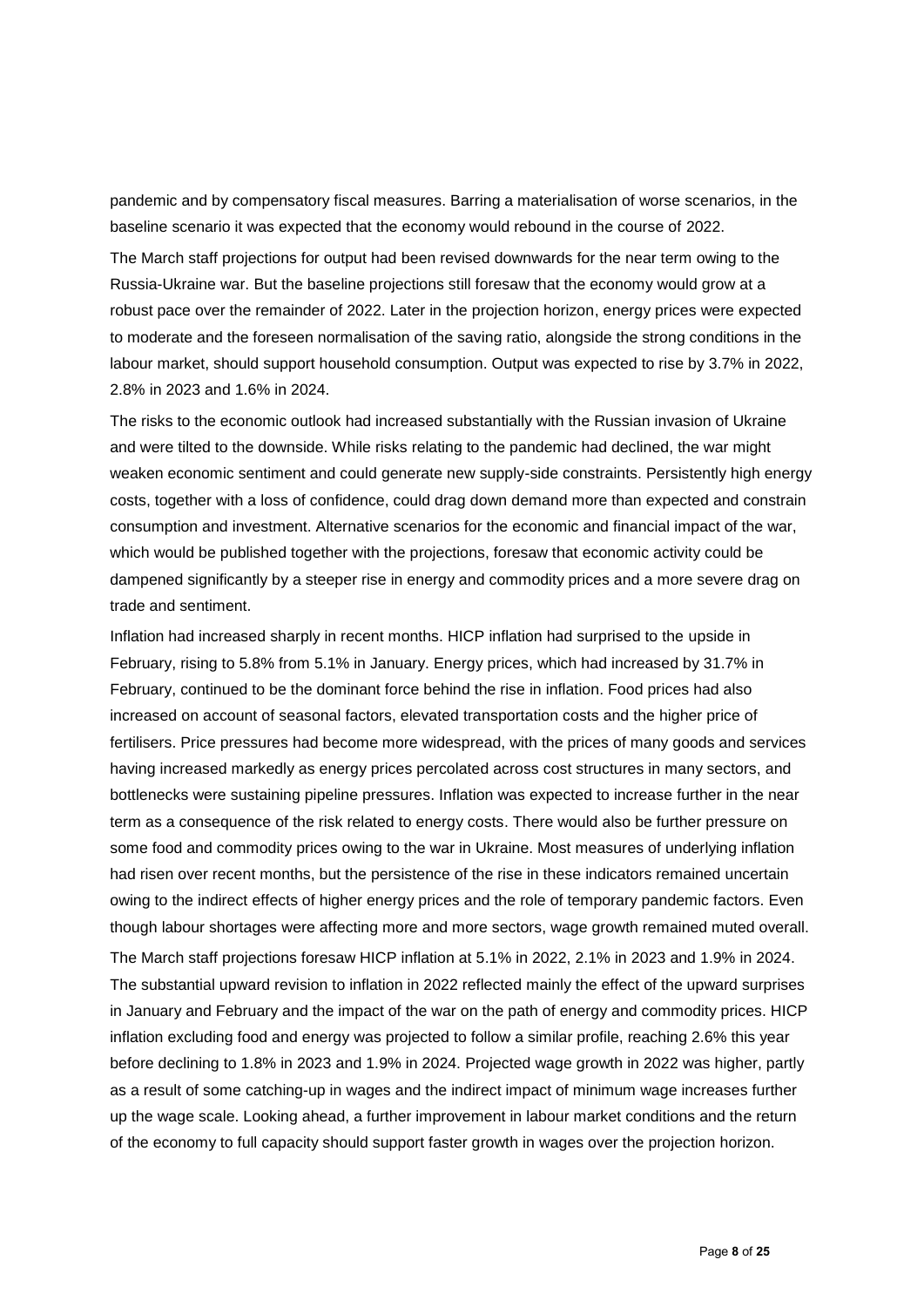Longer-term inflation expectations across a range of measures were re-anchoring at the 2% inflation target. Taken together, the improvement in the labour market and the re-anchoring of inflation expectations made it increasingly likely that inflation would stabilise around the 2% target over the medium term.

The war in Ukraine constituted a substantial upside risk to energy prices. If price pressures fed through into higher than anticipated wage rises, inflation could also turn out to be higher over the medium term. However, if economic growth were to weaken over the medium term, this could lead to lower pressure on prices. In the alternative scenarios for the economic and financial impact of the war, inflation could be considerably higher in the near term. However, inflation was still expected to fade progressively and settle at levels around the 2% inflation target in 2024.

The Russian invasion of Ukraine had caused substantial volatility in financial markets. Following the outbreak of the war, risk-free market interest rates had partially reversed the increase observed since the February meeting. Sovereign yields had also partly retraced the significant increases that had accompanied the steepening of the risk-free curve in early February. Euro area equities had recorded hefty declines, especially in the banking sector. The euro had depreciated against the US dollar, as investors were evaluating the consequences of the war for the euro area economy. The spillovers from the financial market turmoil to unsecured and secured money market rates had been contained so far, while bank lending rates on loans to firms, despite some upward correction, remained favourable overall.

More than ever there was a need to maintain optionality in the conduct of monetary policy. In the current conditions, it was especially important for monetary policy to remain data-dependent and for optionality to be two-sided. On the one hand, policy should not be restricted in its timely response to the risk of excess inflation, should the observed price pressures extend into the medium term. On the other, the possibility to take all the measures necessary if the current crisis continued to escalate should not be ruled out, as further escalation might stifle the economic rebound in the euro area and jeopardise the stability of the financial system. The new inflation landscape and the skew of risks around the inflation baseline suggested that the mission of the net asset purchases – to "reinforce the accommodative impact of our policy rates" – could be considered as coming close to being accomplished. This argued for scaling back the profile of purchases under the asset purchase programme (APP) relative to the path decided on in December. At the same time, the war had generated uncertainty about the euro area economic outlook. There was a need to ensure smooth liquidity conditions and take whatever action was needed to safeguard financial stability and to fulfil the mandate to pursue price stability.

With these considerations in mind, Mr Lane proposed announcing a path for net purchases of €40 billion in April, €30 billion in May and €20 billion in June. The calibration of net purchases for the third quarter would be data-dependent and reflect the evolving assessment of the outlook. If incoming data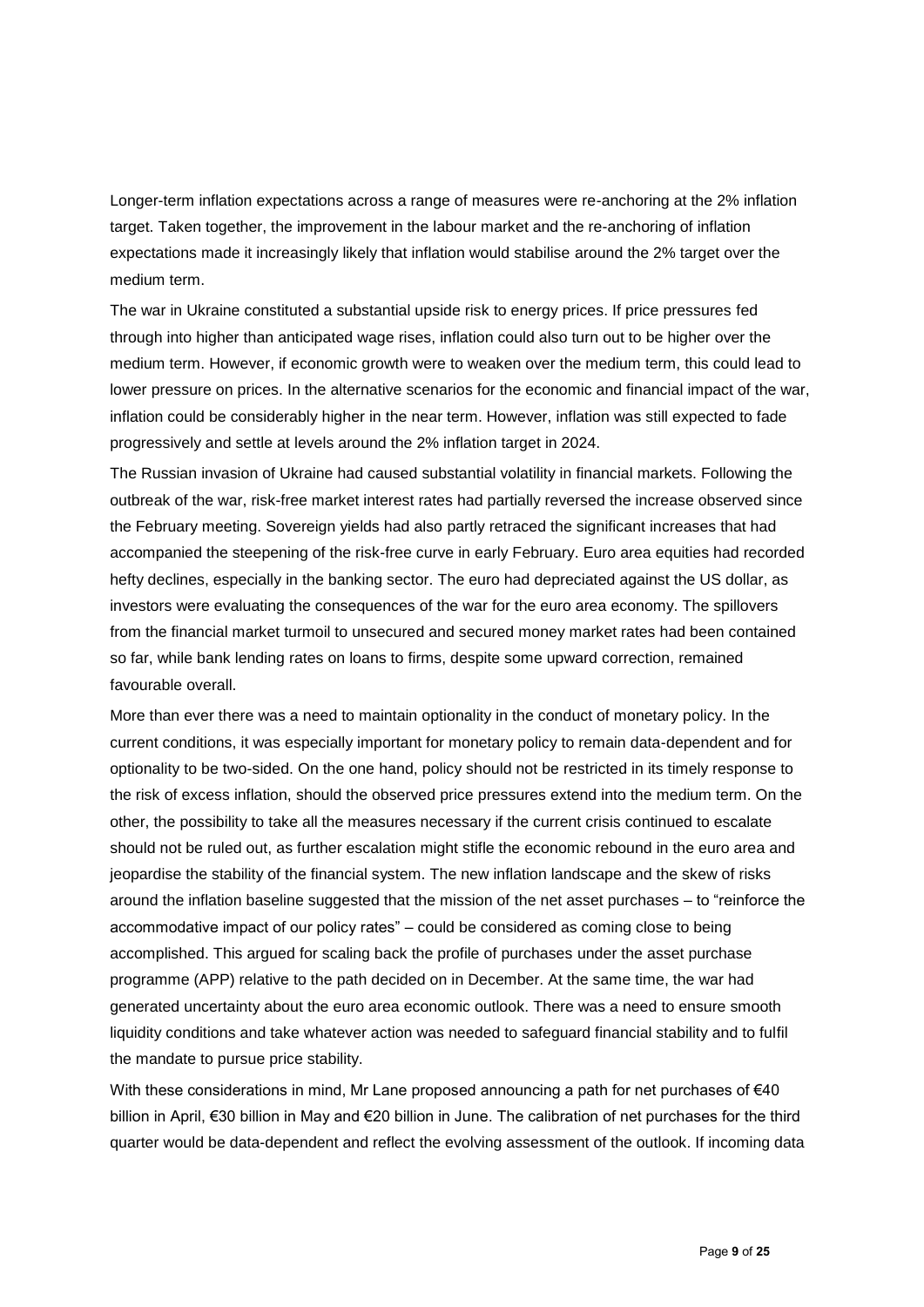supported the expectation that the medium-term inflation outlook could be maintained even after the end of the net asset purchases, then net purchases would be ended in the third quarter of 2022. However, if the outlook deteriorated, or if financing conditions became inconsistent with further progress towards the 2% target, the Governing Council would stand ready to revise the schedule for net asset purchases in terms of size and/or duration.

Finally, Mr Lane proposed three adjustments to the rate forward guidance. First, in the current conditions, the "easing bias" – the expectation that, looking ahead and until the three conditions were judged to have been met, policy rates would be kept at their present "or lower" levels – was no longer necessary. In particular, if further easing were warranted in response to a significant deterioration in the outlook, asset purchases could be the appropriate tool to adjust. Second, there was a need to signal that any adjustments to the key ECB interest rates would take place "some time after the end of the Governing Council's net purchases under the APP". As the indicated time limit for net asset purchases would be tentative and data-dependent, the calendar for any rate hikes should be disentangled from the end date for net purchases. This would give the Governing Council some extra space to test conditions after ending purchases of bonds and before taking the next step towards normalisation. Therefore, communication about the sequencing of and spacing between policy actions should be factored directly into the rate forward guidance in a way that reiterated the sequencing of the policy instruments. The reference to "some time" conveyed the notion that the time interval between the end of net asset purchases and lift-off was not predetermined. This was especially important in an uncertain environment. Rather, it would depend on the timeline for the fulfilment of the rate forward guidance criteria and the appropriate incorporation of prevailing economic, financial and market conditions into the interest rate decisions. All in all, this new formulation clearly enhanced flexibility and optionality. It would help manage – in a more agile manner – the specific steps towards implementing the sequence of normalisation decisions, allowing such steps to be better attuned to incoming data. The proposed third innovation concerning the rate forward guidance consisted of two elements. The Governing Council should reconfirm that the path for the policy rates would continue to be determined by the forward guidance and by the strategic commitment to stabilise inflation at 2% over the medium term. Additionally, it should signal that any adjustments to the interest rates would be "gradual", which was especially important in times of uncertainty.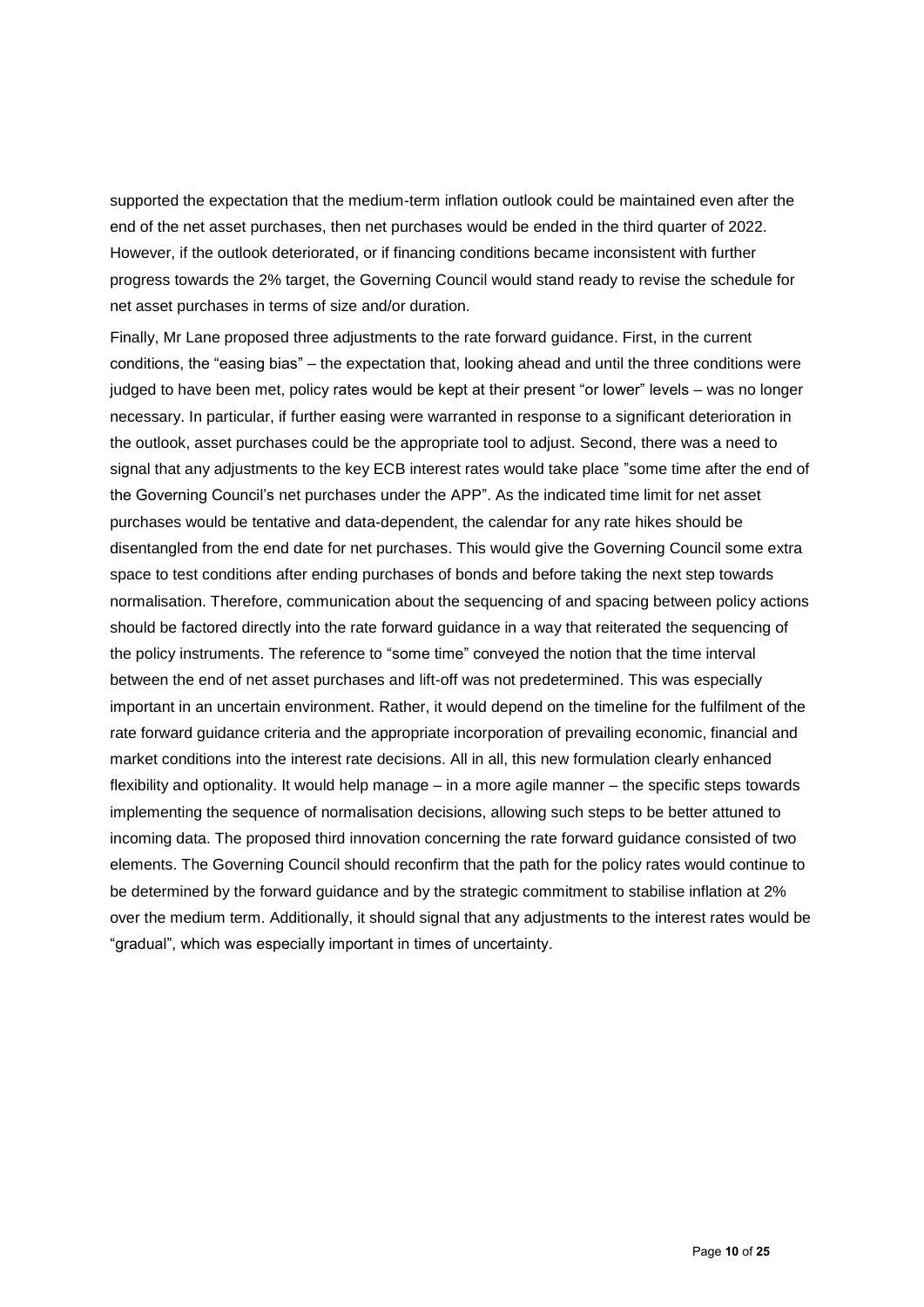# 2. Governing Council's discussion and monetary policy decisions

### Economic, monetary and financial analyses

With regard to the economic analysis, members broadly agreed with the assessment of the current economic situation in the euro area and the risks to the outlook provided by Mr Lane in his introduction. The economy had grown by 5.3% in 2021, with GDP returning to its pre-pandemic level at the end of the year. However, growth had slowed to 0.3% in the final quarter of 2021 and was expected to remain weak during the first quarter of 2022. The prospects for the economy would depend on the course of the Russia-Ukraine war and the impact of economic and financial sanctions, as well as possible retaliatory measures. The Russia-Ukraine war would have a material impact on economic activity and inflation through higher energy and commodity prices, the disruption of international commerce and weaker confidence. The extent of these effects would depend on how the conflict evolved, on the impact of current sanctions and on possible further measures. At the same time, the impact of the war had to be assessed in the context of solid underlying conditions for the euro area economy, with the waning of a number of headwinds to growth. Measures to contain the spread of the Omicron coronavirus variant had had a milder impact than during previous coronavirus waves and were now being lifted. The supply disruptions caused by the pandemic also showed some signs of easing. Furthermore, the impact of the massive energy price shock on people and businesses might be partly cushioned by drawing on savings accumulated during the pandemic and by compensatory fiscal measures.

Members welcomed the fact that, in recognition of the highly uncertain environment, the March staff projections considered alternative scenarios. In these alternative scenarios for the economic and financial impact of the Russia-Ukraine war, economic activity was seen to be dampened significantly by a steeper rise in energy and commodity prices and a more severe drag on trade and sentiment. Inflation would be considerably higher in the near term. However, inflation was still expected to decrease progressively and settle at levels around the 2% inflation target in 2024.

In their discussion, members highlighted the exceptional uncertainty that the war in Ukraine and its ramifications implied for the economic outlook. This held not only for the short term but also for the medium term. It was suggested that, in these conditions, the ECB was grappling with "Knightian uncertainty", i.e. a type of uncertainty that was not quantifiable. Fears and concerns associated with the war could not easily be captured by standard models.

There was broad agreement on the direction of the initial effects of the war on the euro area economy, namely upwards on inflation and downwards on economic growth, which was best characterised as yet another negative supply shock. This could have inflationary or disinflationary impacts in the longer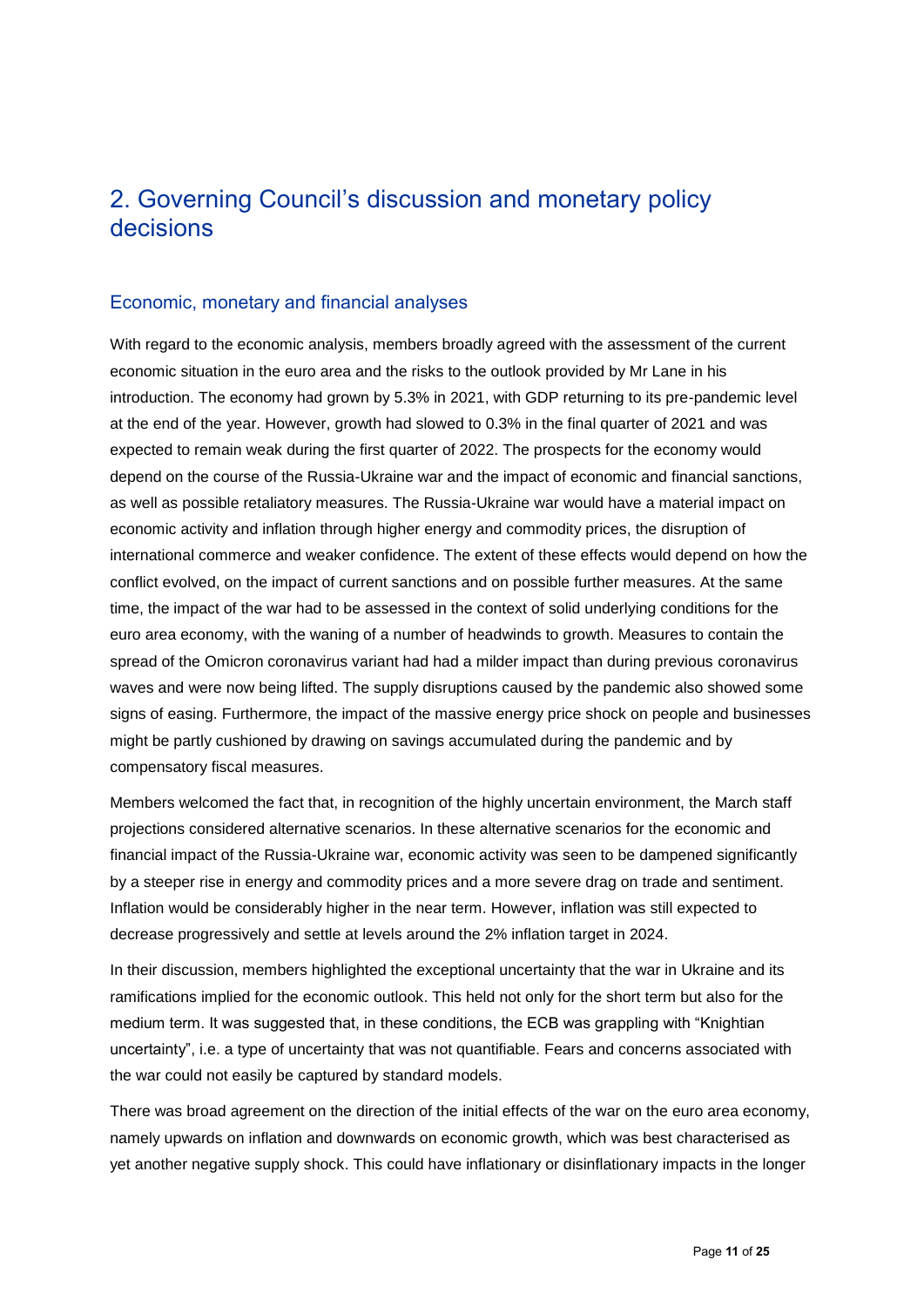term. The most prominent and imminent economic risk emerging from the war was that the prices of energy and raw materials would continue to increase. With the prices of energy and food likely to see further upward pressure and the prominence of these items in consumption baskets, there was a risk of strong impacts on household inflation perceptions and expectations.

The reaction of household savings was considered a key element in the macroeconomic transmission of the war shock. On the one hand, savings could be expected to rise. The drop in asset prices and the rise in uncertainty since the start of the war might lead to more precautionary behaviour and portfolio adjustments by households and businesses. The situation was seen as probably more comparable to the financial crisis than to the pandemic crisis, in which restrictions had led to forced savings. If combined with a complete cut-off of Russian oil and gas supplies to the euro area, heightened uncertainty and risk aversion could lead to a much more pessimistic assessment of the economic outlook than the one presented in the staff baseline projections and the scenarios. On the other hand, it was argued that households were faced with higher energy bills, which left little room to build up savings. Uncertainty effects could be even stronger for the countries bordering Russia. Finally, it was underlined that the high stock of savings accumulated by households during the pandemic might provide a partial cushion against the rise in energy prices.

As regards the external environment, members took note of the assessment provided by Mr Lane that the Omicron variant had slowed global growth momentum at the turn of the year, especially in services, but that its impact had been diminishing. Moreover, global supply bottlenecks had seemingly passed their peak, although delivery times remained very long. The Russia-Ukraine war had led to a downward revision to euro area foreign demand, which was mostly visible in 2023 since, for 2022, the effect was dampened by positive carry-over effects from 2021. Following Russia's invasion of Ukraine commodity prices had surged, the euro had depreciated – particularly against the US dollar – and prices for risky assets had dropped. Regarding the characteristics of this new shock to the euro area economy, it was mentioned that it would have large economic, military and political implications for Europe, which would unfold gradually over time. It was mentioned that, in addition to oil and gas, Russia and Ukraine were also major exporters of several other important commodities (wheat, fertilisers and rare metals). This was likely to lead to more severe worldwide bottlenecks for a number of products. Finally, it was recalled that the recent weakening of the euro was amplifying the adverse terms-of-trade shock that the euro area was currently experiencing owing to the surge in commodity prices.

Members broadly agreed with Mr Lane that the Russia-Ukraine war had started in the context of otherwise solid foundations for a strong recovery in the euro area this year. With governments now ending most pandemic-related restrictions, the euro area economy had been set for a strong recovery before the escalation of the conflict. Hence, the euro area economy was entering this new crisis with better fundamentals than in March 2020. Even the severe scenario presented by staff was less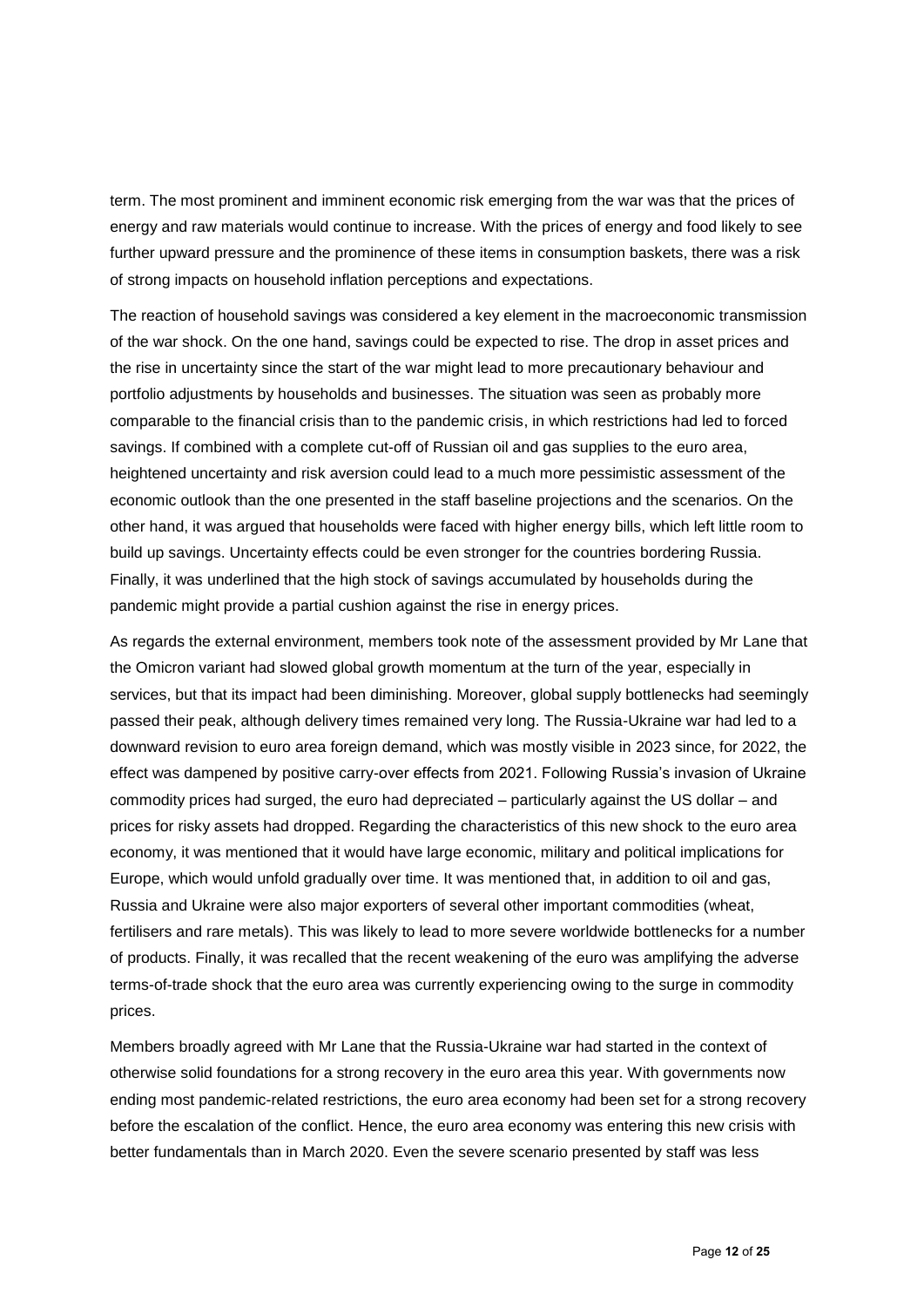damaging to growth than the comparable scenario that the Governing Council had considered two years ago in response to the emergence of the coronavirus. In this context, it was also recalled that at the global level, the Russia-Ukraine war, together with the economic and financial sanctions, could not be compared with the shutdown of the global economy in March 2020.

Comfort was widely drawn from the continuously improving labour market conditions, with unemployment falling to 6.8% in January. With more or less all labour market indicators at historically high levels, household income should continue to grow. At the same time, it was argued that a pessimistic assessment of the economic consequences of the Russia-Ukraine war would imply that the very strong labour market might have become a thing of the past. An economic contraction owing to the Russia-Ukraine war could lead to a weaker labour market, as observed in the 1980s. The resulting fall in incomes could lead to further economic weakness, including downward pressure on inflation.

Regarding the fiscal policy response to the Russia-Ukraine war, members agreed that further measures were likely and desirable at the national and European levels. At present, however, there was still a lot of uncertainty about such initiatives. While it was clear that economic activity would suffer in the short term, over the next few years consumption and investment might receive a boost through three types of fiscal spending. First, there would be additional investments in the energy sector to reduce the dependency on Russian gas and oil, including investment in the green energy transition. Second, there would be increased defence spending in Europe. Third, there would be more public spending to support Ukraine and the refugees. Overall, such increased government spending would tend to increase pressures on resources and prices.

All in all, members assessed the risks to the economic outlook as having increased substantially with the Russian invasion of Ukraine and as being tilted to the downside. While risks relating to the pandemic had declined, the war in Ukraine might have a stronger effect on economic sentiment and could worsen supply-side constraints again. Persistently high energy costs, together with a loss of confidence, could drag down demand more than expected and constrain consumption and investment.

Against this background, it was argued that the war constituted a stagflationary shock, which entailed weaker activity and higher inflation in the near term. However, given the extremely strong starting point and the anchoring of medium-term inflation expectations, it was difficult to see how this shock could push the euro area economy into stagflation. In this context, the fiscal response would also be very important to achieve a favourable outcome. At the same time, weaker activity in the second and third quarters of this year could nonetheless result in a technical recession in terms of quarter-onquarter growth rates. Finally, even if the impact of the war was clearly inflationary in the short run, given the significant increase in uncertainty and the rise in financial stability risks, it could become either inflationary or disinflationary in the longer run.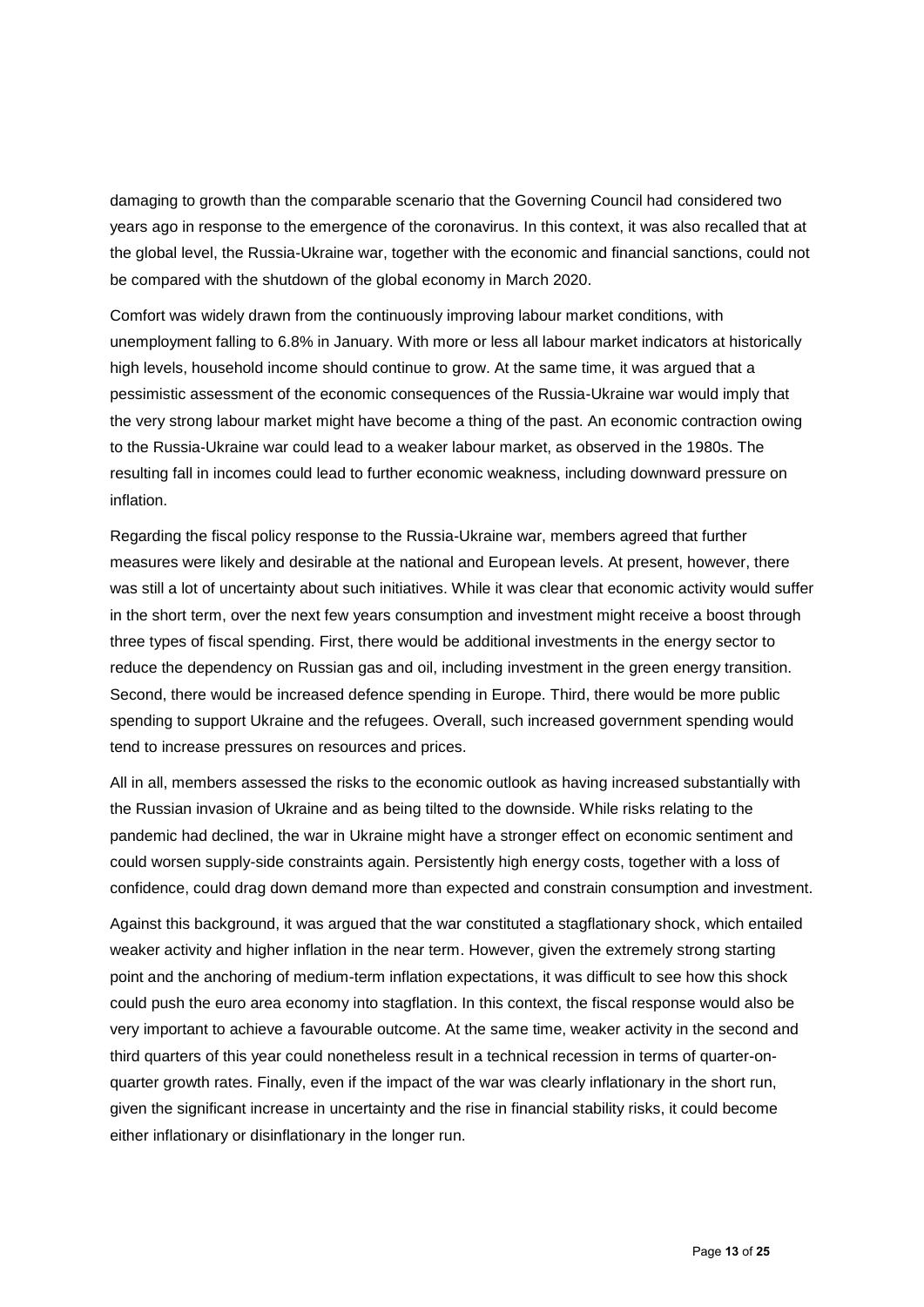With regard to price developments, members concurred with the assessment presented by Mr Lane in his introduction. Inflation had continued to surprise strongly to the upside in February, when it had increased to 5.8%, even before the effects of the war had become visible. Moreover, it was expected to rise further in the near term. Energy prices continued to be the main reason for this high rate of inflation and were also pushing up prices across many other sectors. Food prices had also increased, and there would be further pressure on some food and commodity prices owing to the war in Ukraine. Finally, price rises had become more widespread and most measures of underlying inflation had risen to levels well above 2%. However, there were different views on how persistent these rises would be, given the role of temporary pandemic-related factors and the indirect effects of higher energy prices. Market-based indicators suggested that energy prices would stay high for longer than previously expected but would moderate over the course of the projection horizon. Price pressures stemming from global supply bottlenecks should eventually subside. Wage growth had remained muted overall, but, over time, the return of the economy to full capacity should support faster growth in wages. Various measures of longer-term inflation expectations derived from financial markets and from surveys stood at around 2%. These factors would help headline inflation to settle durably at the 2% target.

In their discussion of the March 2022 staff projections, members noted the substantial upward revision to the short-term inflation outlook since the December 2021 projections. February's inflation data release was the latest in a string of consecutive upside surprises. This had led to the largest revisions to inflation projections in many years, both in December and again in March. The high levels of inflation had thus turned out to be less transitory than previously expected, while the latest ECB staff projections nonetheless still foresaw a rapid decline in inflation, nearly to target, over the projection horizon. Sizeable and persistent projection errors for core inflation were also seen as a reminder that the models were underestimating the impact of the recovery and the pass-through of input prices to final consumer prices.

In particular, doubts were expressed about the convergence of inflation to 1.9% as expected in the baseline staff projection for 2024, the last year of the projection horizon. The question was raised as to how one could expect such a fast mean reversion in inflation, faster than in the previous projection round, after the current huge shocks to inflation. It appeared puzzling that inflation projections would still fall somewhat short of the 2% target in 2024 despite consecutive upside surprises in inflation outcomes, a persistently positive output gap for most of the projection horizon and the latest increases in longer-term inflation expectations. In this context, it was acknowledged that models estimated on historical data naturally had their limits in the face of unusual shocks and possible turning points or regime shifts.

It was again stressed that the medium-term projection for headline inflation was based on the assumption of a declining path of energy futures prices. Such a path was seen as open to challenge in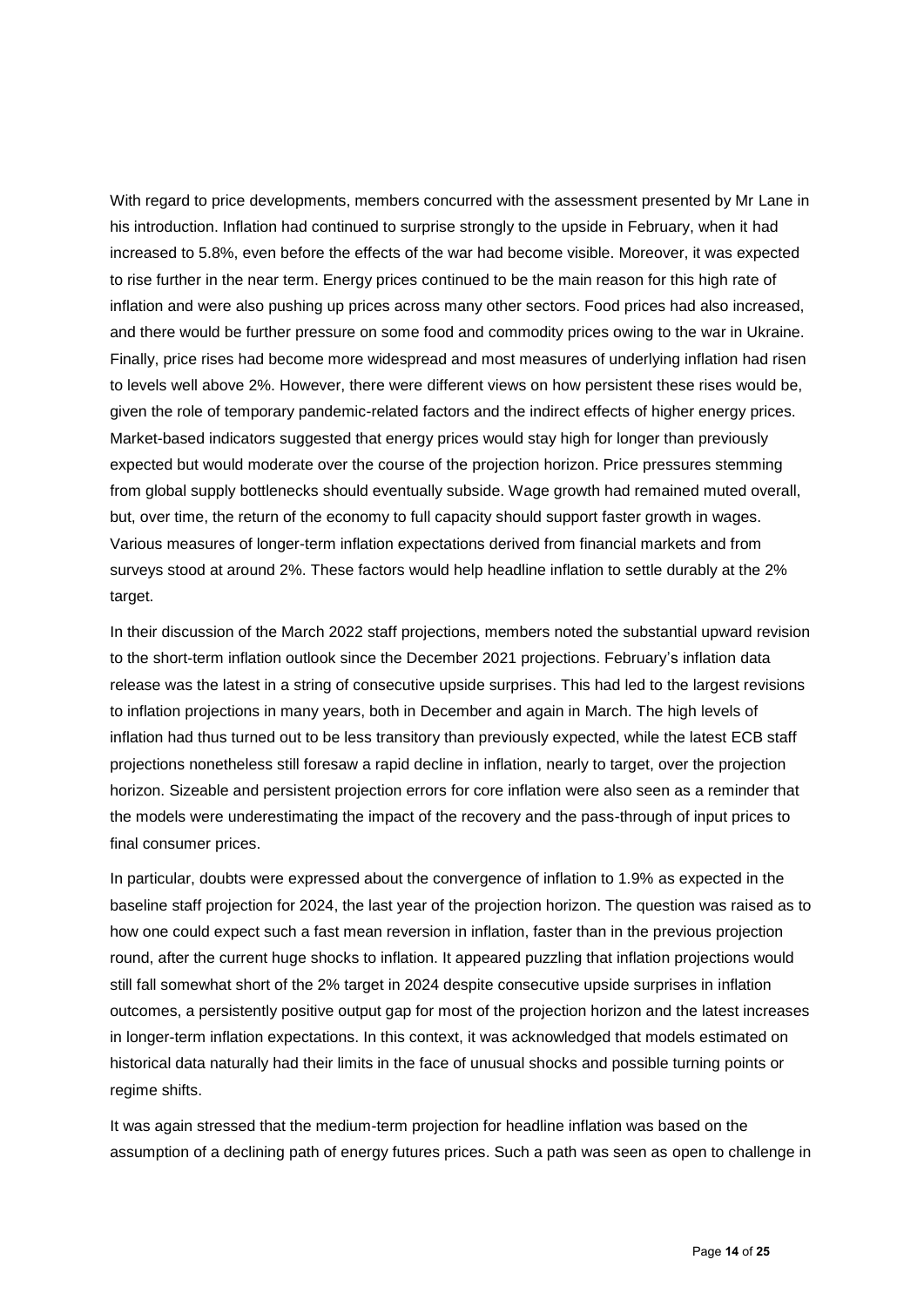the light of various factors in energy markets pointing to more lasting upward pressures. These included the sanctions on Russia, Europe's plan to reduce Russian gas imports and climate change initiatives. Sensitivity analyses using alternative technical assumptions for energy commodity prices could imply inflation projections of well above 2% for 2023 and 2024. At the same time, it was cautioned that all mechanical assumptions for oil prices had their caveats and that for interpreting the projections it was more important to understand whether oil prices were driven by demand or supply shocks.

With respect to the medium-term outlook, it was considered that the projection for food price inflation might be on the low side towards the end of the horizon and the question was raised whether it could be higher for longer. Reference was also made to the likely upward impact on medium-term inflation projections of developments in the costs of owner-occupied housing, which were not yet part of the official HICP index. In view of these different considerations, it was argued that there should be no pretence of knowing what the exact number for inflation would be in 2024, while more attention could be given to uncertainty and risk distributions around point estimates for inflation.

Members highlighted that core inflation and various other measures of underlying inflation had also moved well above 2%. This included a strong upward movement in those prices that were changed less frequently, which were a good indicator of medium-term inflation developments. This was seen to argue against attributing inflation only to the energy component and supported the assessment that inflation was becoming more broad-based and more persistent. With such a trend becoming more entrenched, it was increasingly doubtful whether measures of underlying inflation could be expected to decline again significantly in the short term. Over the medium term, long and variable lags in the passthrough of producer prices meant that considerable upside pressure was still in the pipeline. By contrast, in the staff projections recent increases in core inflation were foreseen to partly reverse over the projection horizon.

However, it was stressed that core inflation was currently being driven by external factors, including energy prices and bottlenecks, rather than domestic factors such as wages. Moreover, these factors were argued to constitute price level effects that would fade from inflation rates over time. Reference was also made to an analysis of the historical pattern of producer price inflation in the energy sector, which showed that energy inflation had typically been oscillating between positive and negative rates of change. Notwithstanding the recent upward spike, it should thus not be ruled out that energy inflation might again turn negative at some point in the future.

It was recalled that one-off energy price rises would not result in lastingly higher inflation, which ultimately required higher inflation expectations and higher wage growth to become self-sustaining. In this context, it was noted that growth in negotiated wages at the end of 2021 was lower than the average for 2020 and did not point to evident wage pressures. It was also noted that growth in unit labour costs, which combined wage growth with productivity developments, was expected to increase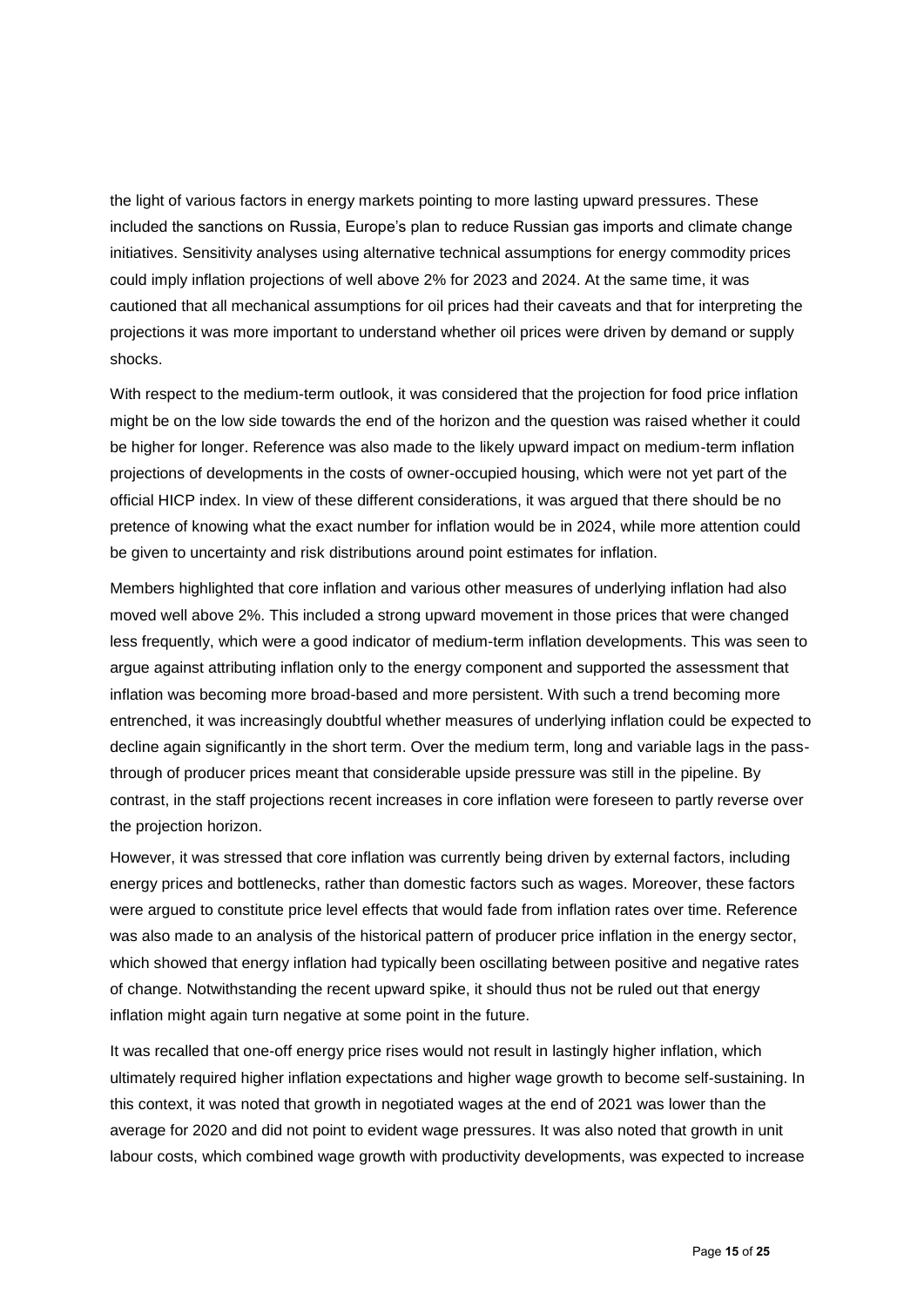over the projection horizon but to stay below 2%. A comparison of wage growth with inflation suggested a cumulative decline in real wages over the projection horizon. The question was raised whether this implied that the terms-of-trade shock associated with energy price increases was being absorbed by workers alone, and how likely that would be in a situation of tight labour markets. At the same time, the point was made that lower real wages did not necessarily imply a lower labour share in income if there was also positive employment growth.

In any case, inflation, which was stubbornly high and higher than expected, was widely seen as increasing the likelihood that there would be second-round effects, which in turn would make higher inflation more persistent. It was argued that, if second-round effects in wages were to emerge, these could last longer than a year, as wage contracts tended to be concluded for longer periods. Concerns were expressed that second-round effects might well be of a non-linear nature, taking some time to emerge but then becoming very strong and difficult to stop. Labour market dynamics and indications of increasing labour market tightness were seen to point clearly to rising wage pressures in the period ahead. It was argued that in the past the impact of energy price increases had been short-lived and had therefore been more naturally absorbed by wages or profit margins. This time the situation appeared to be different, however, given the large energy shock in conjunction with far-reaching structural changes, post-pandemic pent-up demand and supply shortages. This called into question the seemingly very muted reaction of wages to inflation in the staff projections.

At the same time, it was recalled that in the staff projections second-round effects had been assumed to play out in line with historical regularities. There was also a risk that the projected effects might turn out to be too strong given that so far wage growth, at least in some countries, had come in lower than previously expected. Moreover, it was cautioned that the current strength in labour markets could quickly vanish. Reference was made to the 1980s, when second-round effects had induced "thirdround" effects in terms of lower output and weaker labour markets. It was also possible that unions and firms might again prioritise job security over wage gains in the light of the heightened uncertainty owing to the war. Moreover, wage-price spirals were unlikely as long as – by contrast with the 1970s and 1980s – the central bank's commitment to price stability was seen as credible.

Against this background, factors that constituted risks to the economic outlook also affected the risks to the outlook for inflation, which were seen to be on the upside in the near term. The war in Ukraine was a substantial upside risk, especially to energy prices. If price pressures fed through into higher than anticipated wage rises or if there were persistent adverse supply-side implications, inflation could also turn out to be higher over the medium term. However, if demand were to weaken over the medium term, this could also lower pressures on prices. It was observed that risks to the projections had already materialised, as oil prices had risen further between the cut-off date for the assumptions in the projections and the Governing Council meeting. In addition, the point was made that the fiscal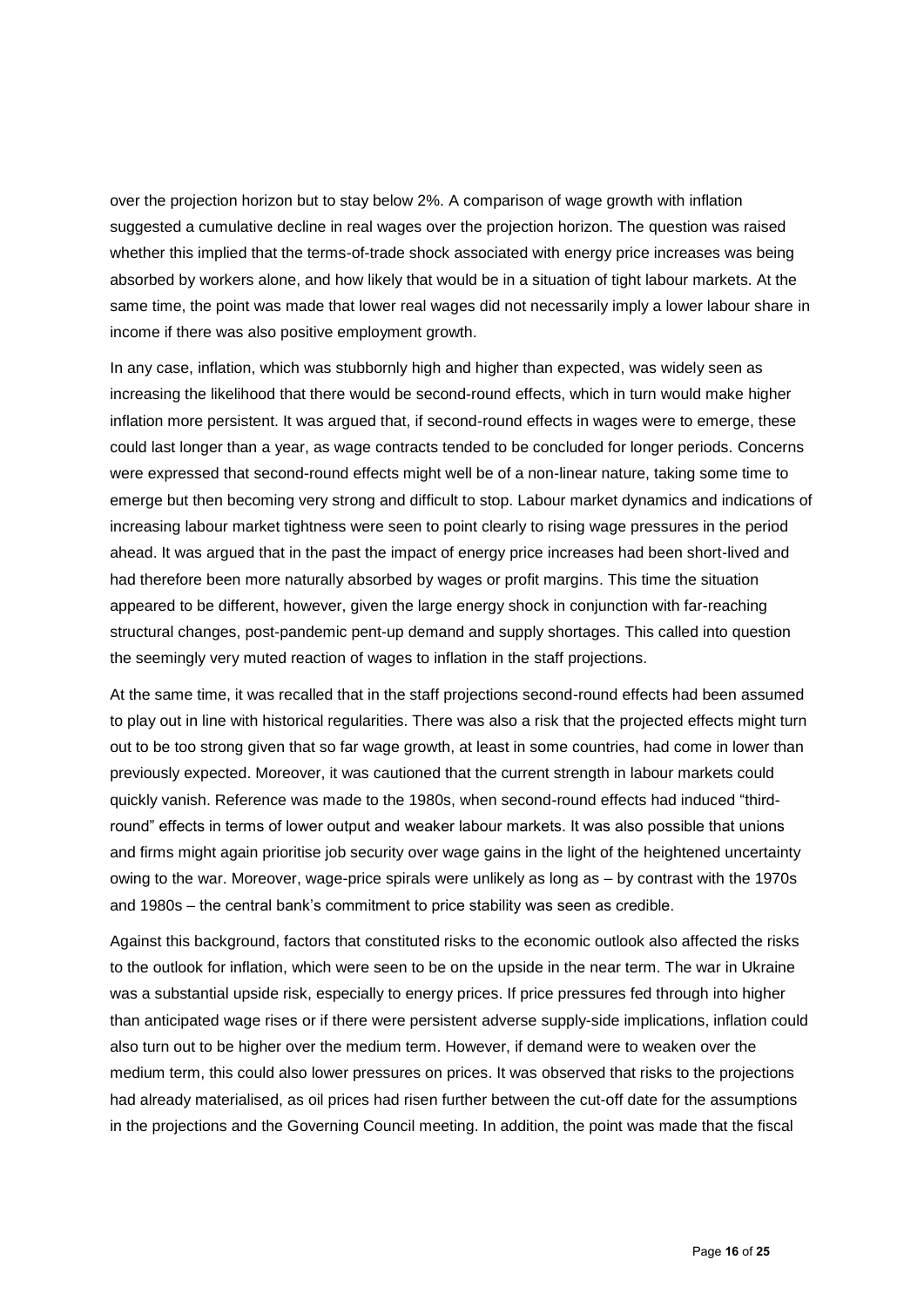spending on defence and energy that was likely to take place over the coming years would imply additional inflationary pressures.

As regards longer-term inflation expectations, members took note of the assessments by Ms Schnabel and Mr Lane of the latest developments in market-based measures of inflation compensation and survey-based indicators. Most indicators were at around 2%, which was seen as good news. It was pointed out that some market-based measures were significantly above 2%. On the one hand, it was suggested that this could be seen as the first sign that long-term inflation expectations were becoming unanchored and needed to be closely monitored, as this could give rise to a wage-price spiral. On the other hand, it was recalled that these measures included risk premia and that correcting for these would still leave genuinely expected inflation at around 2%. In this respect, attention was drawn to the correlation between movements in oil prices and market-based measures of inflation compensation. For instance, a rise in the five-year implied forward inflation-linked swap rate five years ahead might inter alia reflect that investors were looking for hedges in the face of an oil price-driven inflation surge. Longer-term inflation expectations at around 2% could be interpreted as reflecting perceptions that the current supply shock was having direct upward effects on inflation in the near term but would have downward effects through disposable income over longer horizons. At the same time, reference was made to national surveys, which showed that the medium-term inflation expectations of businesses and households had moved to well above 2%.

Turning to the monetary and financial analysis, members widely concurred with the assessments, provided by Ms Schnabel and Mr Lane in their introductions, that the Russian invasion of Ukraine had caused substantial volatility in financial markets owing to heightened uncertainty. Stock markets in the euro area had been affected much more than in the United States, reflecting the fact that the euro area was more exposed than other regions of the world to the fallout from the war. In this regard, the extent of the fall in equity prices since the invasion of Ukraine, including for banks with minor exposures to the Russian or Ukrainian economies, suggested that the transmission of the economic shock in the euro area economy could be much more adverse than was implied by the – relatively small – direct financial and trade exposures. At the same time, it was underlined that so far financial market tensions appeared significantly less severe than at the start of the pandemic. There had not been a similar "dash for cash" and liquidity was holding up well in most market segments, even though there had been an interruption of primary market issuance in corporate bond markets for a few days

From a financial stability perspective, the main channel of transmission from higher energy and commodity prices related to the macroeconomic impact through inflation and growth. Following the outbreak of the war, risk-free market rates had partially reversed the increase observed in the wake of the 2-3 February meeting, the euro had depreciated against the US dollar and euro area equity prices had recorded hefty declines, especially for banks. The financial sanctions against Russia had so far not caused persistent strains in money markets or liquidity shortages in the euro area banking system.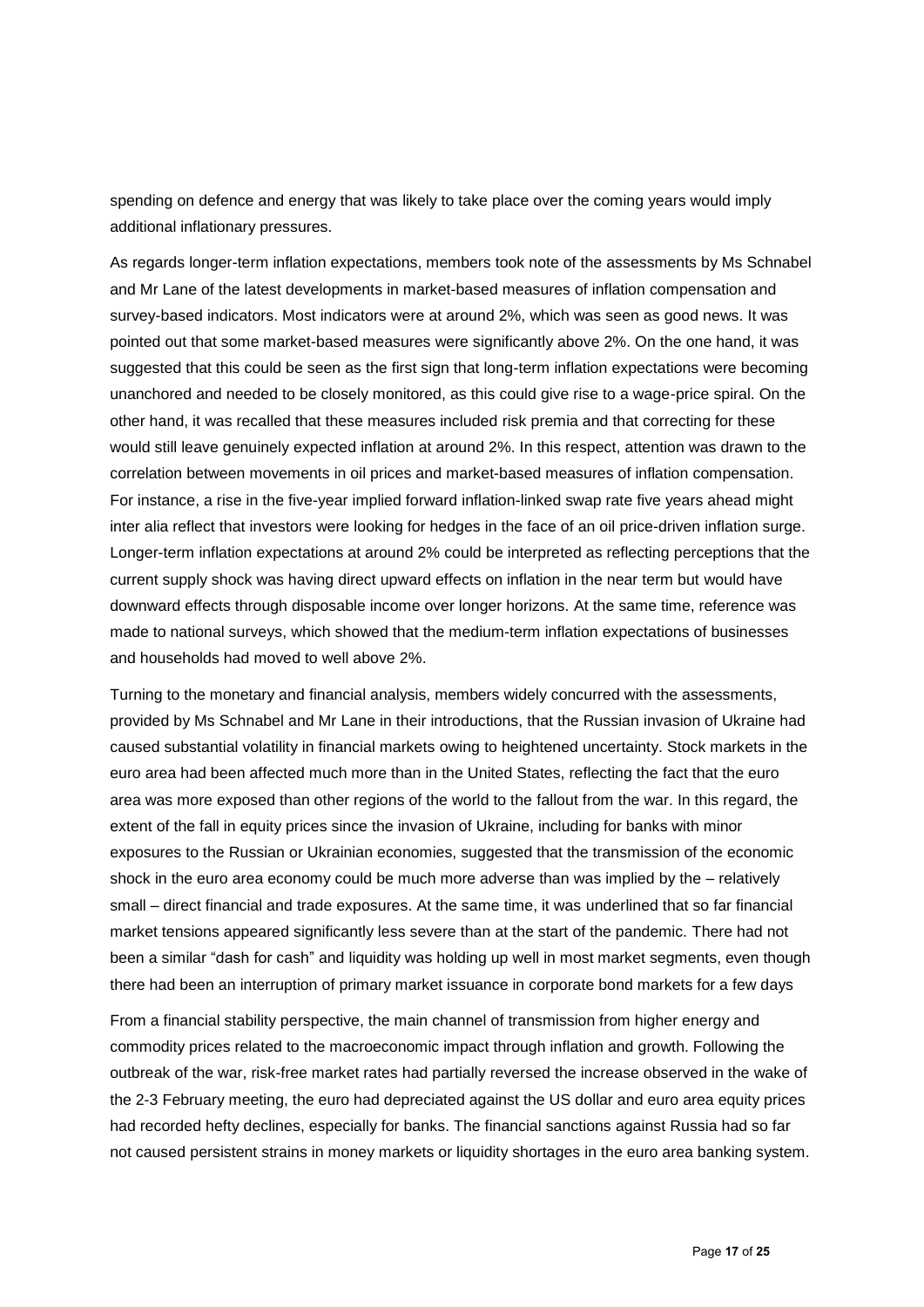Bank balance sheets remained healthy overall, owing to robust capital positions and a reduction in non-performing loans, in turn reflecting sound household finances and corporate balance sheets. The growth of lending to firms had declined after increasing strongly in the last quarter of 2021, whereas lending to households was holding up, especially loans for house purchase.

### Monetary policy stance and policy considerations

With regard to the monetary policy stance, financing and financial conditions in the euro area were assessed to remain favourable overall, notwithstanding the increase in market interest rates observed since the monetary policy meeting in February. While nominal euro area government bond yields had increased significantly since the 15-16 December 2021 meeting, this had been driven largely by an increase in market-based inflation compensation. The significant further fall in real interest rates to record low levels and the depreciation of the euro suggested that the monetary policy stance remained very accommodative. This raised the question of whether the configuration of monetary policy instruments, including the negative interest rate policy, was still consistent with inflation returning to target over the medium term. However, it was noted that the recent fall in risk-free interest rates had been driven by deteriorating risk sentiment in the wake of the Russian invasion of Ukraine and a clouding of the macroeconomic outlook. Bank lending rates for firms had increased somewhat but remained favourable overall, while the cost of market-based debt had risen more markedly. Rates on loans to households for house purchase had remained steady at historically low levels.

A large number of members held the view that the current high level of inflation and its persistence called for immediate further steps towards monetary policy normalisation. Inflation was projected to be far above target in 2022, with unprecedented upward revisions over the latest two projection rounds. It was projected to remain above target in 2023, with significant upside risks, as also evidenced by the alternative scenarios. Moreover, it was argued that the baseline inflation projection for 2024 could be assessed to be already effectively on target, when the heightened uncertainty surrounding the outlook and the fragility of the assumptions underlying the projections were taken into account. In addition, available measures of underlying inflation had moved above 2%, suggesting that the staff projections may be underestimating the persistence of above-target inflation.

On this basis it was argued that, for all practical purposes, the three forward guidance conditions for an upward adjustment of the key ECB interest rates had either already been met or were very close to being met. At the same time, it was argued that it remained uncertain how persistent the rise in the indicators of underlying inflation would be, given the role of temporary, pandemic-related factors and the indirect effects of higher energy prices. It was also remarked that, even if the forward guidance criteria could be assessed as being met, uncertainty was high at the current juncture and fulfilment of the criteria was a necessary but not sufficient condition for a first hike in policy rates. The most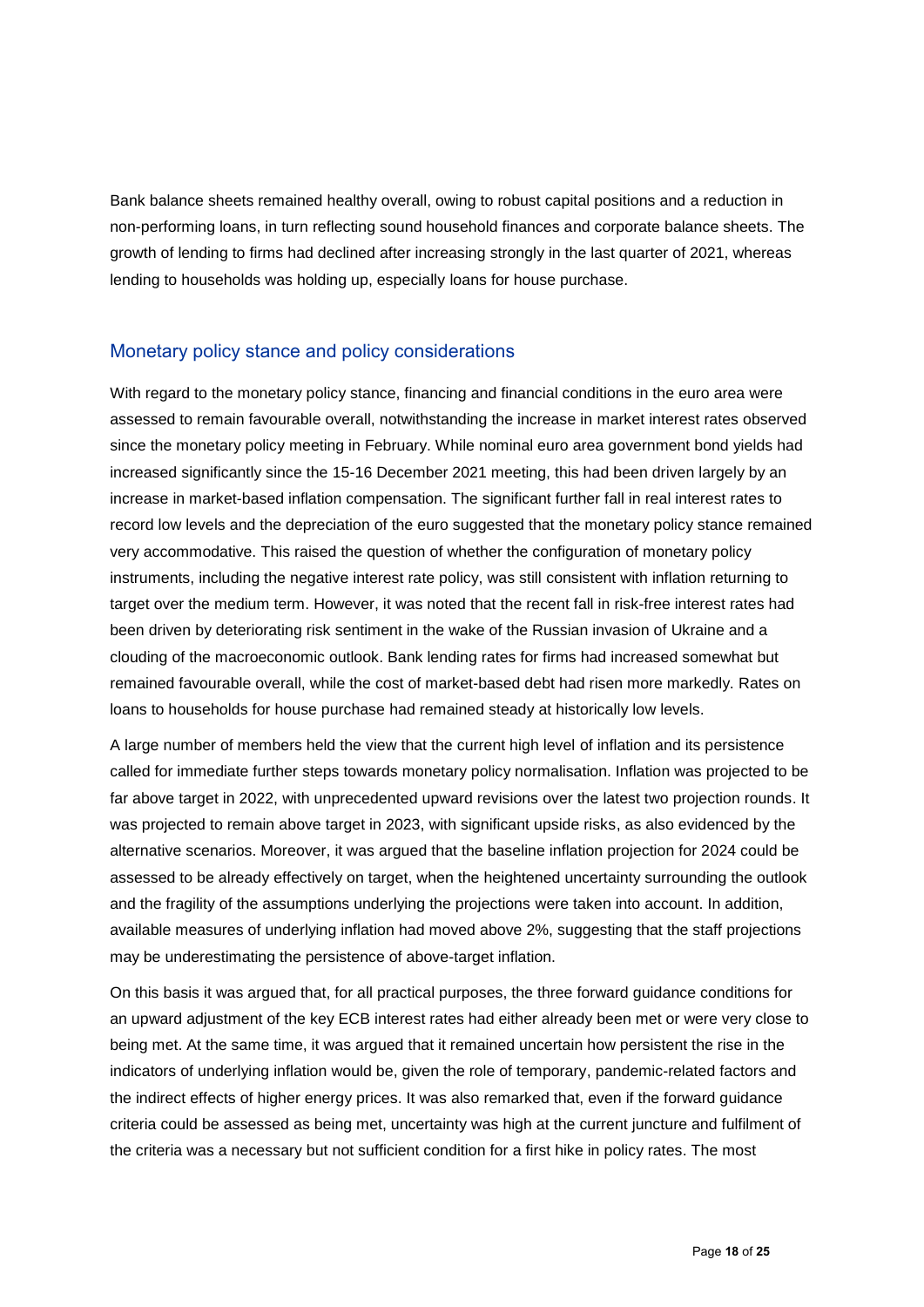appropriate timing of a first upward adjustment of the ECB's key interest rates should be determined by the Governing Council in the light of all available data and other considerations such as prevailing financial market conditions.

While the Russian invasion of Ukraine had increased uncertainty surrounding the macroeconomic outlook, related risks to the inflation outlook were seen as largely one-sided, with experience suggesting that wars tended to be inflationary, often fuelled by increased fiscal spending in conjunction with a loose monetary policy stance. While the war would likely dent economic growth in the short term, annual growth was projected to remain positive even in the severe scenario, pointing to "slowflation" rather than stagflation. The greater persistence of inflation increased the probability of second-round effects via strengthening wage dynamics. While wage growth had remained moderate so far, it usually reacted with a lag and possibly in a non-linear way, with the heightened risk of a wage-price spiral if monetary policy did not act in a timely manner. Moreover, a longer period of above-target inflation would lead to an increased risk of an upward unanchoring of longer-term inflation expectations. The latest measures of market-based inflation compensation had moved above 2% along the entire maturity structure for the first time in many years. In such circumstances, the Governing Council could no longer afford to look through higher inflation, even if it was driven by an adverse supply shock.

The evolution in the inflation landscape since December, as outlined by Mr Lane, thus called for acting with confidence and without undue hesitation. This was viewed as essential to underline the primacy of the price stability objective but also to provide guidance to markets and thereby avoid adding to uncertainty in a volatile environment. In particular, it was considered essential to take action at the present meeting on scaling back the scheduled APP purchases over the following quarters to "unlock" optionality for future decisions on policy rates.

The view was taken that APP purchases had by now fulfilled the stated objective of reinforcing the monetary policy accommodation provided by the ECB's negative interest rates. Given the development of the inflation outlook since the Governing Council's December 2021 meeting, and the favourable financing conditions, it was no longer evident that the pace of net purchases previously agreed continued to be proportionate, i.e. suitable, necessary and with no less onerous alternatives available to achieve the declared objective. Continuing to provide monetary policy accommodation through net asset purchases to the extent that had been envisaged in December was no longer seen as consistent with the primary objective at a time when inflation was moving further away from the Governing Council's target. Maintaining net asset purchases under the APP in spite of impending risks to price stability could call into question the Governing Council's determination to pursue its primary objective, particularly when inflation risks were skewed to the upside. The present assessment thus called for a prudent and conditional phasing-out of the use of this non-standard instrument, which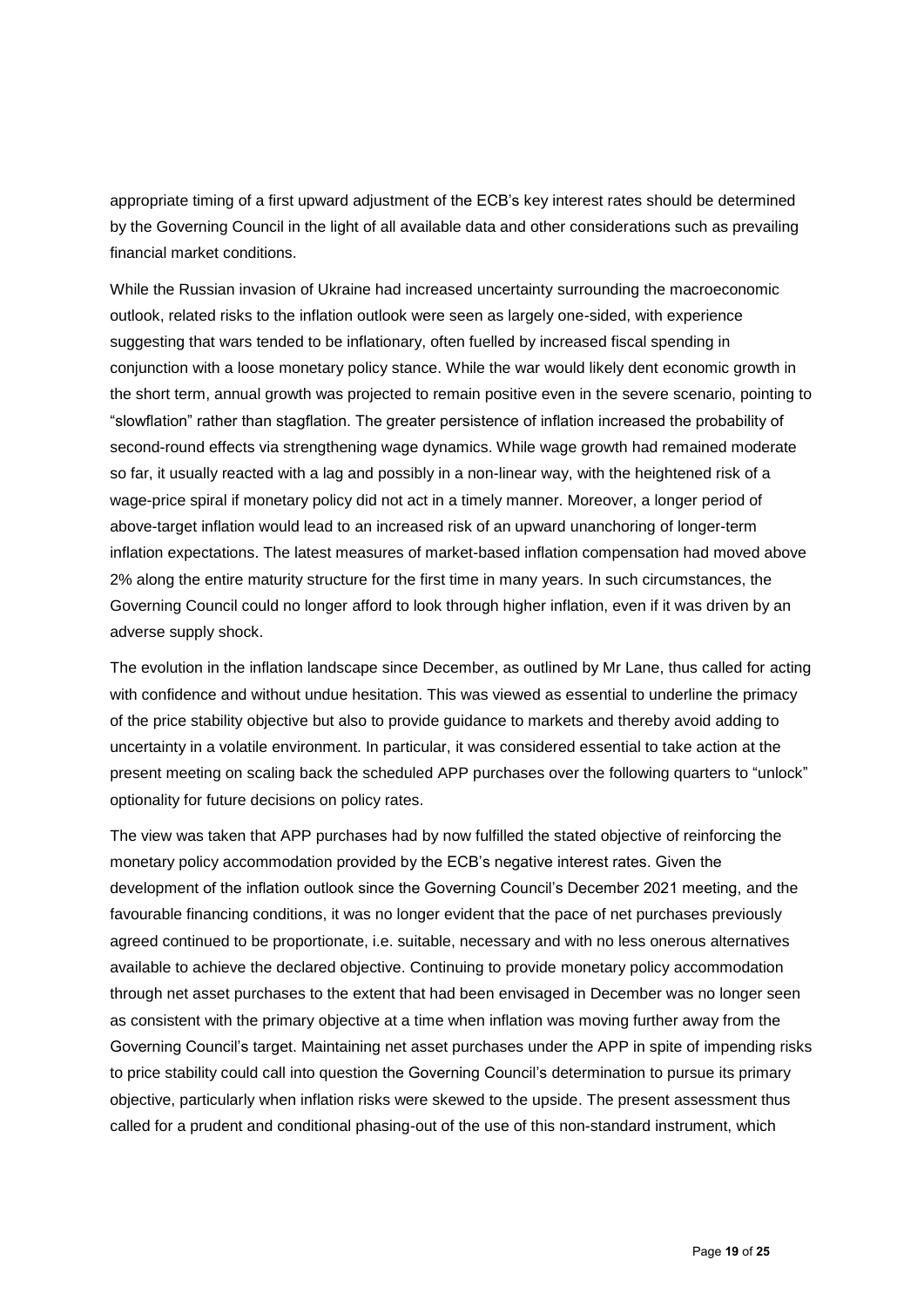would in any case remain available for future use, in a proportionate manner, as part of the ECB's toolbox.

Taking action at the present meeting was also seen as consistent with the principles of gradualism, prudence and caution. A delayed response could increase the risk that a more abrupt adjustment in the monetary policy stance would prove necessary further down the road, which could prove more costly for growth and financial stability. In this respect, it was more important than ever for the Governing Council to follow a data-dependent and step-by-step approach, with emphasis on optionality and flexibility. The war had reinforced this need for optionality, owing to the increased upside risks for inflation. In the light of heightened uncertainty, it was nonetheless seen as wise to keep some two-sided optionality and a data-dependent approach, as it was too early to tell how events would unfold in the following months. Against this background, cautious action at the present meeting was seen as warranted, in particular scaling back the schedule for net asset purchases under the APP while de-linking the date of an initial rate rise from the duration of asset purchases. This would increase the Governing Council's optionality and flexibility without implying that lift-off would automatically follow shortly after the end of net purchases.

Among those calling for action at the present meeting, some members preferred to set a firm end date for APP net purchases during the summer and not to make that date conditional on unfolding events. This could clear the way for a possible rate rise in the third quarter of this year in the light of the deterioration in the inflation outlook. Preserving optionality on asset purchases was not without cost, especially considering the risk of "falling behind the curve".

Other members expressed a preference for adopting a wait-and-see approach at the present meeting in view of the exceptionally high uncertainty created by the Russia-Ukraine war. While the pre-war situation might have called for some removal of monetary policy support to accompany the recovery, in the form of a cautious adjustment in addition to the normalisation decisions taken in December 2021, it did not call for a tightening cycle to be initiated. In the new environment resulting from the war, bold steps were even less justified and could further dent confidence. The war implied a considerable change in the macroeconomic picture since the February meeting, and the alternative scenarios suggested that the euro area could fall into technical recession in the summer quarters. The point was made that, in the absence of the currently high level of inflation, the appropriate monetary policy response would likely have been a loosening of the stance. While the war and the associated amplified energy supply shock created an acute dilemma for monetary policy, there was value in keeping a steady hand and waiting before deciding on further adjustments to the monetary policy stance. This would allow a better understanding of the planned fiscal policy response and of the implications of the war for the economic and inflation outlook. Acting at the present meeting raised the question of whether the Governing Council was focused more on short-term inflation developments than on the medium-term inflation outlook.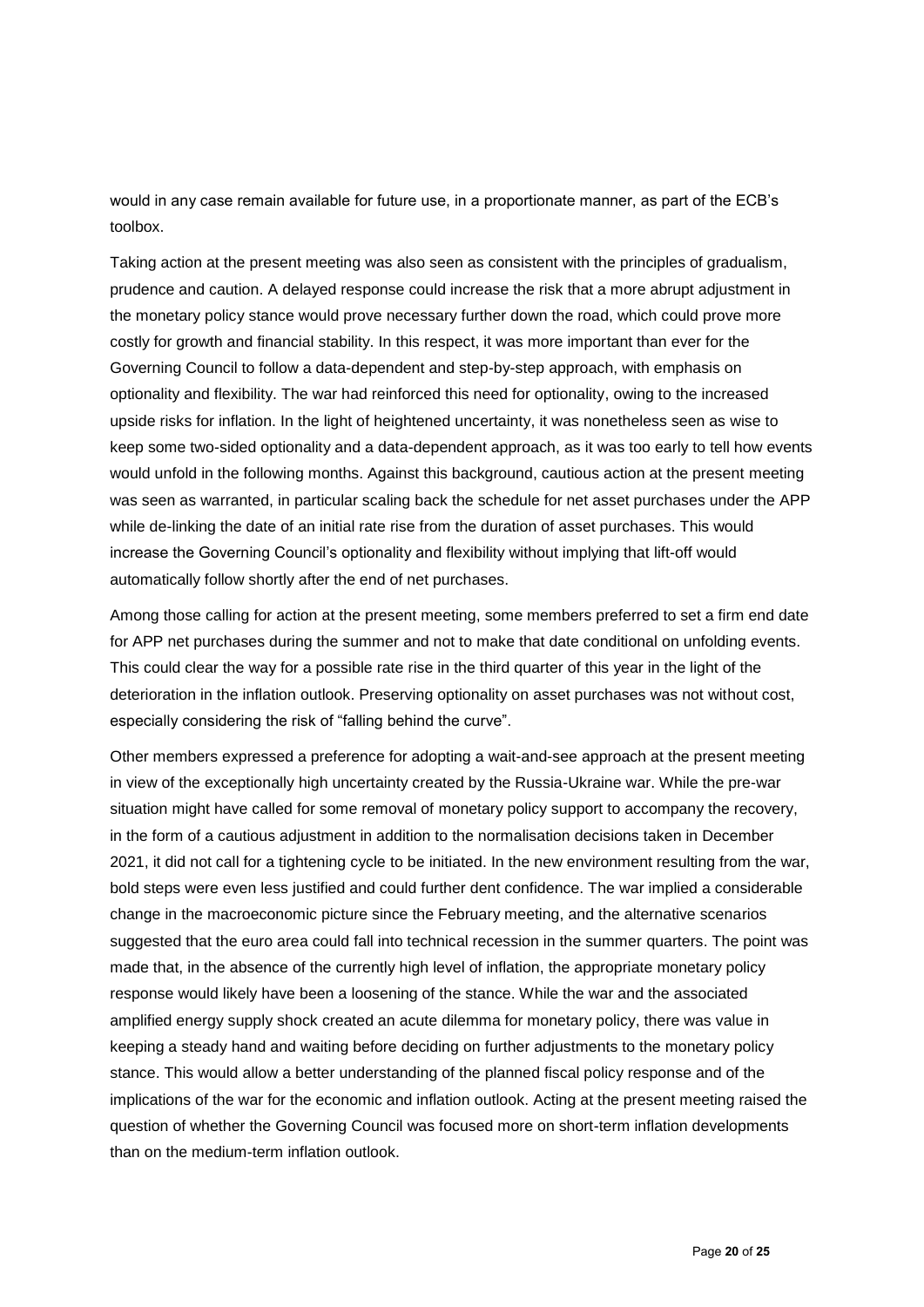In the view of these members, the forward guidance conditions had not yet been met and it was also not obvious whether they would be met soon. The baseline staff projections and the two alternative scenarios all suggested that inflation would fall below 2% in 2024, as the impact of high energy prices on the level of headline inflation would have faded by then. It was argued that the war constituted a supply and not a demand shock, and it was thus appropriate for monetary policy to look through this shock rather than overreact to current inflation readings. It was argued that the Governing Council could afford to be patient, with measures of longer-term inflation expectations standing at around 2% and no sign of second-round effects, as wage growth had remained moderate so far and had lately even been slower than expected in recent projection exercises.

### Monetary policy decisions and communication

All in all, members agreed that the recalibration of the monetary policy instruments proposed by Mr Lane in his introduction was a balanced compromise and a proportionate course of action in the pursuit of the Governing Council's price stability mandate. On the one hand, by taking this course of action, the Governing Council continued a step-by-step normalisation of monetary policy, consistent with its assessment that it was increasingly likely that inflation would stabilise around its 2% target over the medium term. On the other hand, the proposed recalibration maintained the Governing Council's flexibility in terms of the schedule for net asset purchases under the APP by emphasising conditionality linked to the medium-term inflation outlook and by increasing optionality with respect to the key policy interest rates by de-linking lift-off from the expected end date of net asset purchases.

On the basis of the Governing Council's updated assessment and taking into account the uncertain environment, there was agreement to revise the net asset purchases under the APP for the second quarter as proposed by Mr Lane in his introduction, namely for monthly net purchases under the APP to amount to €40 billion in April, €30 billion in May and €20 billion in June. There was also agreement that the calibration of net purchases for the third quarter would be data-dependent and reflect the Governing Council's evolving assessment of the outlook. There was wide support for the conditional expectation that the Governing Council would conclude net asset purchases under the APP in the third quarter if the incoming data supported the expectation that the medium-term inflation outlook would not weaken after the end of net purchases. This gave the Governing Council the necessary flexibility and optionality, as well as the time needed, to reassess the situation in coming meetings.

Regarding the formulation of the Governing Council's forward guidance on interest rates, members agreed to remove the "easing bias", i.e. the Governing Council had previously expressed an expectation that the key policy rates would remain at their present "or lower" levels until the three forward guidance conditions were judged to have been fulfilled, which was viewed as no longer warranted. Members also agreed to separate the timing of a rate hike from the end date for net asset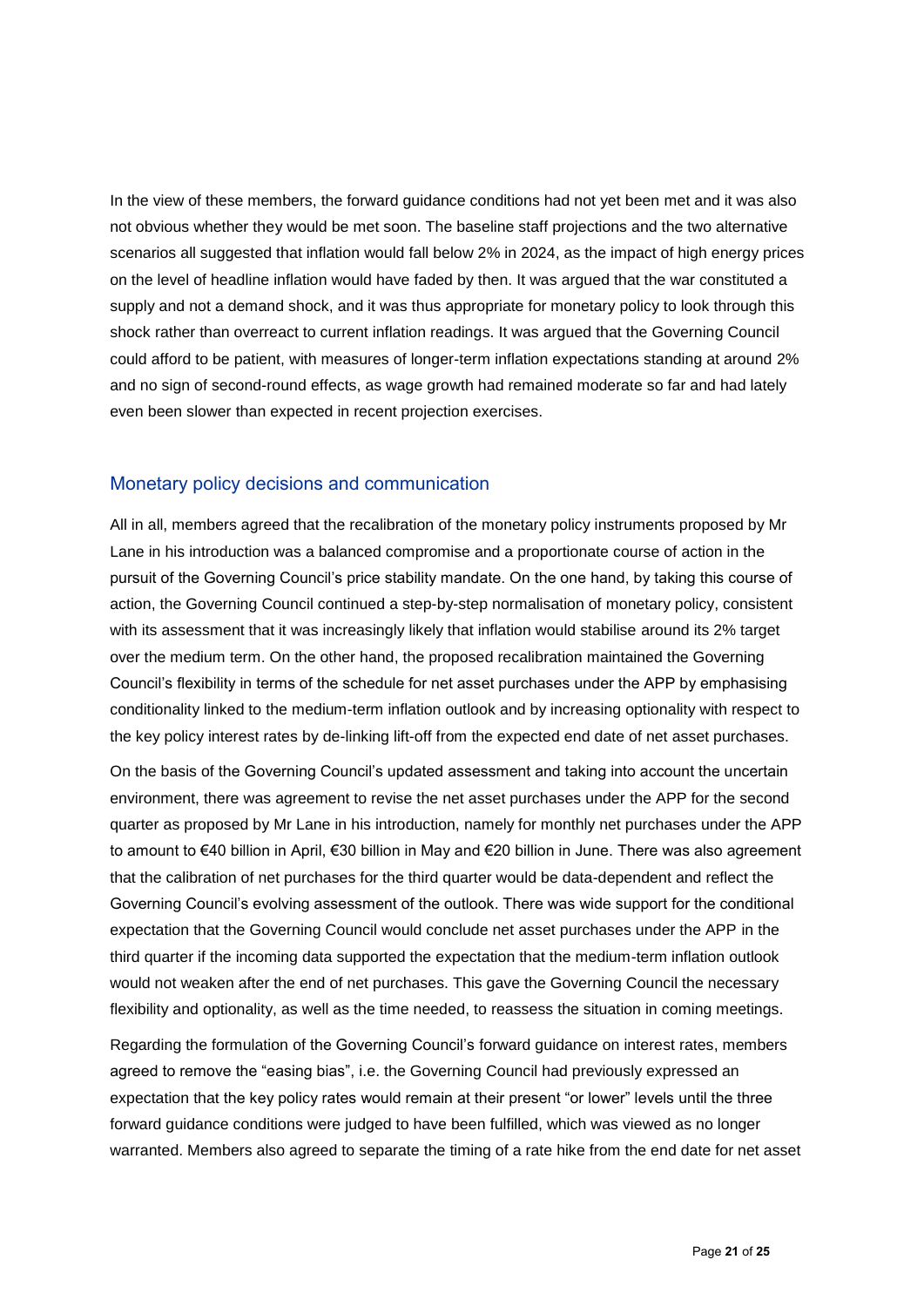purchases, replacing the previous formulation that net asset purchases would end "shortly before" the Governing Council started raising the key policy rates. While net asset purchases under the APP could be viewed as having fulfilled their purpose of reinforcing the accommodative impact of policy rates, further evidence was needed before it could be concluded that the conditions for a rate hike had been met. Therefore, there should be no automaticity in decisions on rate hikes, and it was prudent to retain flexibility and optionality in this respect until there was more clarity on the impact of the Russia-Ukraine war on the medium-term inflation outlook. Against this background, it was judged as neither necessary nor advisable to reach a firm conclusion at the present stage on whether the three forward guidance conditions had already been met.

Members generally supported the proposed formulation that any adjustments to the key ECB interest rates would take place "some time after" the end of net asset purchases under the APP. While it was viewed as appropriate to convey the notion that the Governing Council intended to gain extra space to assess the conditions for a rate hike after net purchases had ended, it was also stressed that maximum optionality and flexibility needed to be maintained. In particular, it was important to avoid any misinterpretation of the new formulation as necessarily suggesting a long gap between the end of net purchases and an initial rate rise.

Members broadly agreed that the path for the key ECB interest rates would continue to be determined by the forward guidance in a data-dependent manner and by the strategic commitment to stabilise inflation at 2% over the medium term. There was broad support for the notion of gradualism, which was regarded as a well-established principle of sound monetary policy and consistent with prudence in an environment of heightened uncertainty.

With respect to a possible resurgence of fragmentation in euro area financial conditions, it was recalled that, in December, the Governing Council had included a general reference to flexibility in its communication, which had since been included in the regular monetary policy press releases. Regarding communication, members highlighted the need to convey a data-dependent approach to monetary policy normalisation, and that the Governing Council was very attentive to the prevailing uncertainties and stood ready to adjust all of its instruments to ensure that inflation stabilised at the 2% target over the medium term. It was stressed that, amid the uncertainties created by the Russian invasion of Ukraine, the Governing Council would ensure smooth liquidity conditions and take whatever action needed to fulfil the ECB's mandate to pursue price stability and to safeguard financial stability. Reference was also made in this context to the Governing Council's decision to extend the Eurosystem repo facility for central banks (EUREP) until 15 January 2023, which would be communicated via the ECB's monetary policy press release.

Prevailing uncertainties called for the Governing Council to maintain maximum optionality and flexibility with respect to the future course of monetary policy normalisation. A data-dependent approach was essential for keeping confidence and trust in the ECB's commitment to deliver on its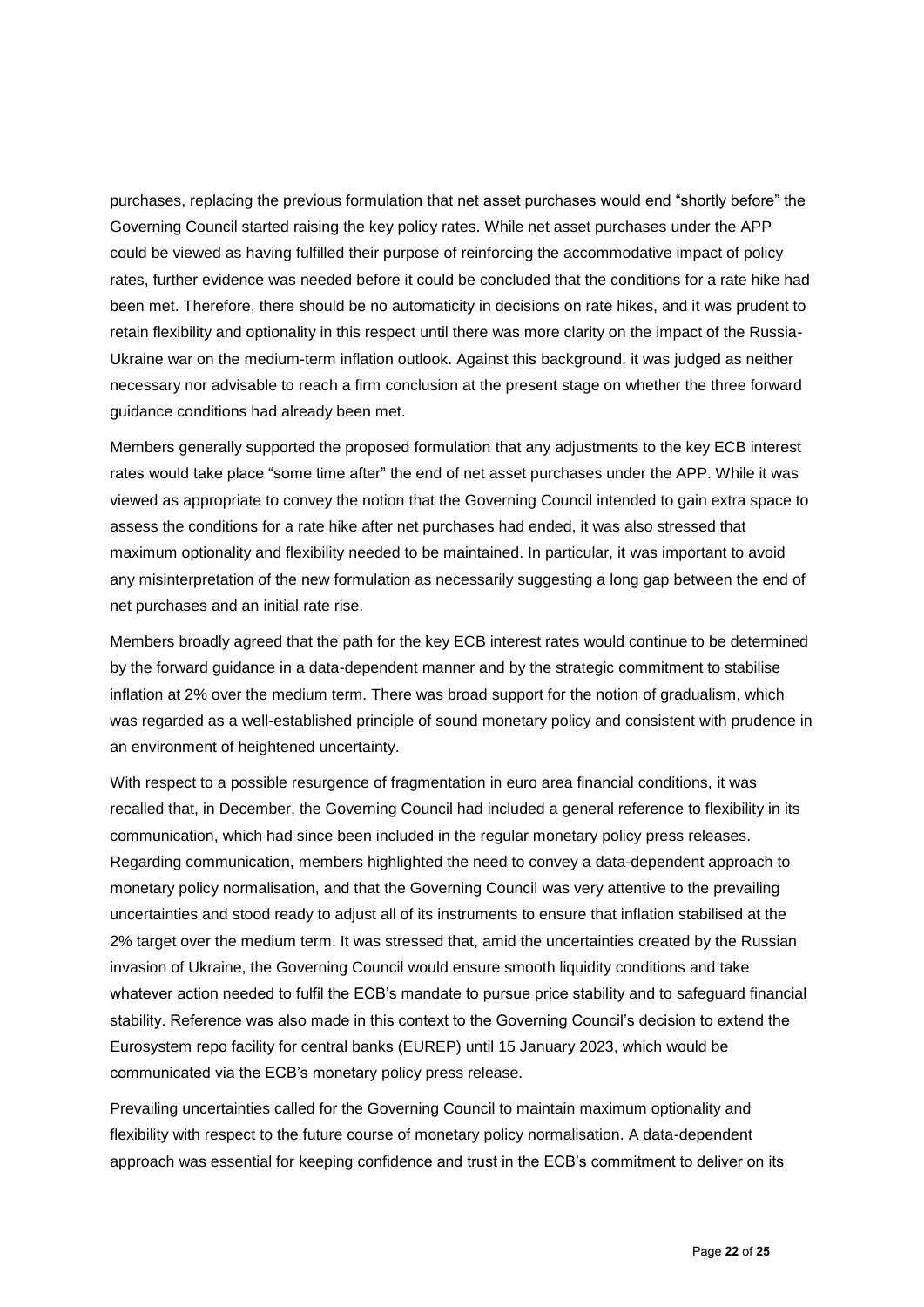mandate. It also had to be acknowledged that the ECB was already doing a lot in terms of gradual monetary policy normalisation, with net asset purchases under the PEPP to be discontinued at the end of March in line with the decision taken in December 2021. It was also highlighted that fiscal measures, including at the European level, had an important role to play in shielding the economy from the negative impact of the Russian invasion of Ukraine.

Taking into account the foregoing discussion among the members, the President ascertained that all members accepted the policy package proposed by Mr Lane as set out in the ECB's monetary policy press release. The members of the Governing Council subsequently finalised the monetary policy statement, which the President and the Vice-President would, as usual, deliver at the press conference following the Governing Council meeting.

**Monetary policy statement** [Monetary policy statement to the press conference of 10 March](https://www.ecb.europa.eu/press/pressconf/2022/html/ecb.is220310~1bc8c1b1ca.en.html) 2022

**Press release [Monetary policy decisions](https://www.ecb.europa.eu/press/pr/date/2022/html/ecb.mp220310~2d19f8ba60.en.html)** 

## Meeting of the ECB's Governing Council, 9-10 March 2022

#### **Members**

- Ms Lagarde, President
- Mr de Guindos, Vice-President
- Mr Centeno
- Mr Elderson
- Mr Hernández de Cos
- Mr Herodotou\*
- Mr Holzmann
- Mr Kazāks\*
- Mr Kažimír
- Mr Knot
- Mr Lane
- Mr Makhlouf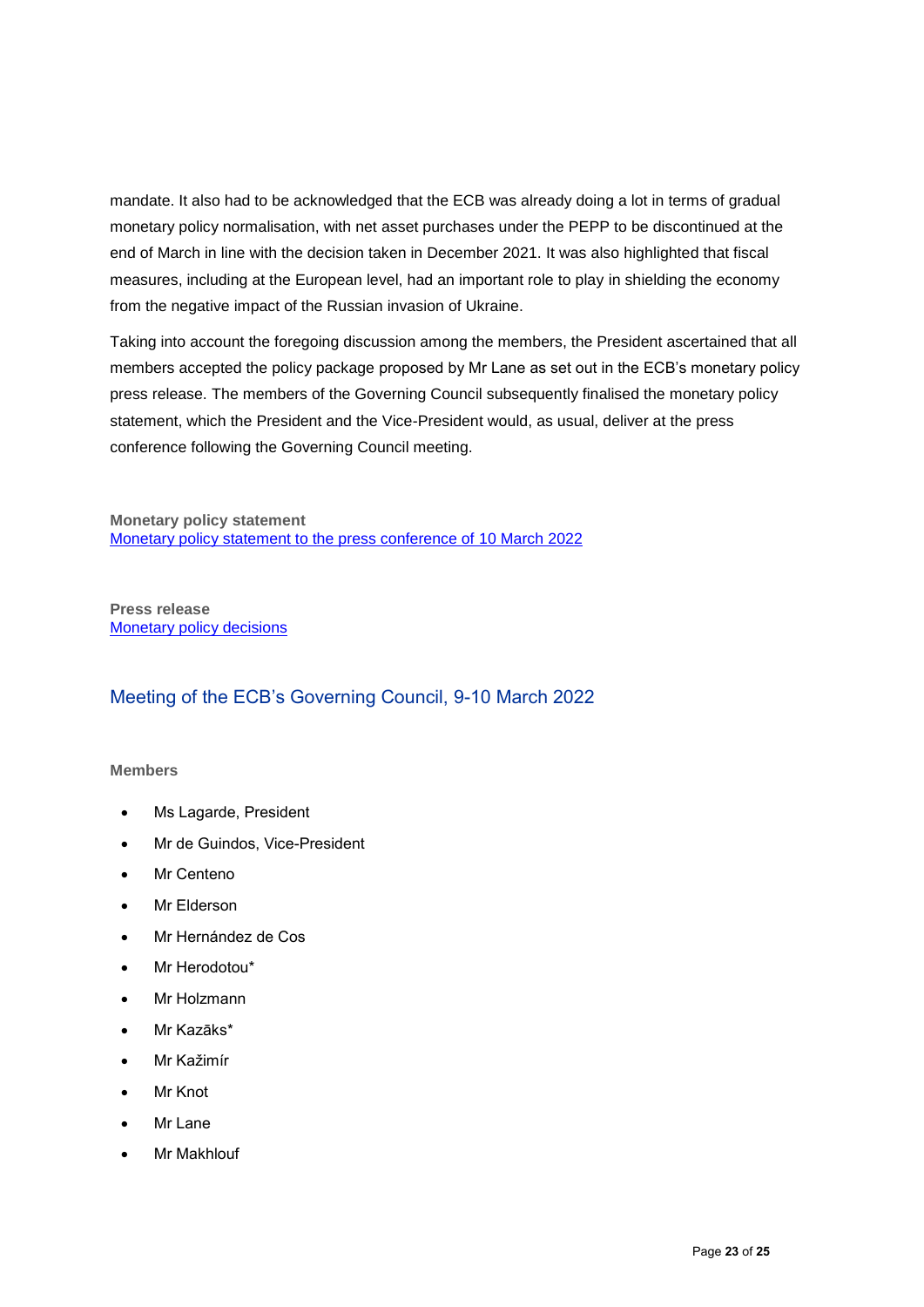- Mr Müller
- Mr Nagel
- Mr Panetta
- Mr Rehn
- Mr Reinesch
- Ms Schnabel
- Mr Scicluna
- Mr Šimkus
- Mr Stournaras\*
- Mr Vasle
- Mr Villeroy de Galhau\*
- Mr Visco
- Mr Wunsch

\* Members not holding a voting right in March 2022 under Article 10.2 of the ESCB Statute.

#### **Other attendees**

- Mr Dombrovskis, Commission Executive Vice-President\*\*
- Ms Senkovic, Secretary, Director General Secretariat
- Mr Rostagno, Secretary for monetary policy, Director General Monetary Policy
- Mr Winkler, Deputy Secretary for monetary policy, Senior Adviser, DG Economics

\*\* In accordance with Article 284 of the Treaty on the Functioning of the European Union.

#### **Accompanying persons**

- Mr Bitans
- Ms Buch
- Mr Demarco
- Mr Gavilán
- Ms Donnery
- Mr Goulard
- Mr Haber